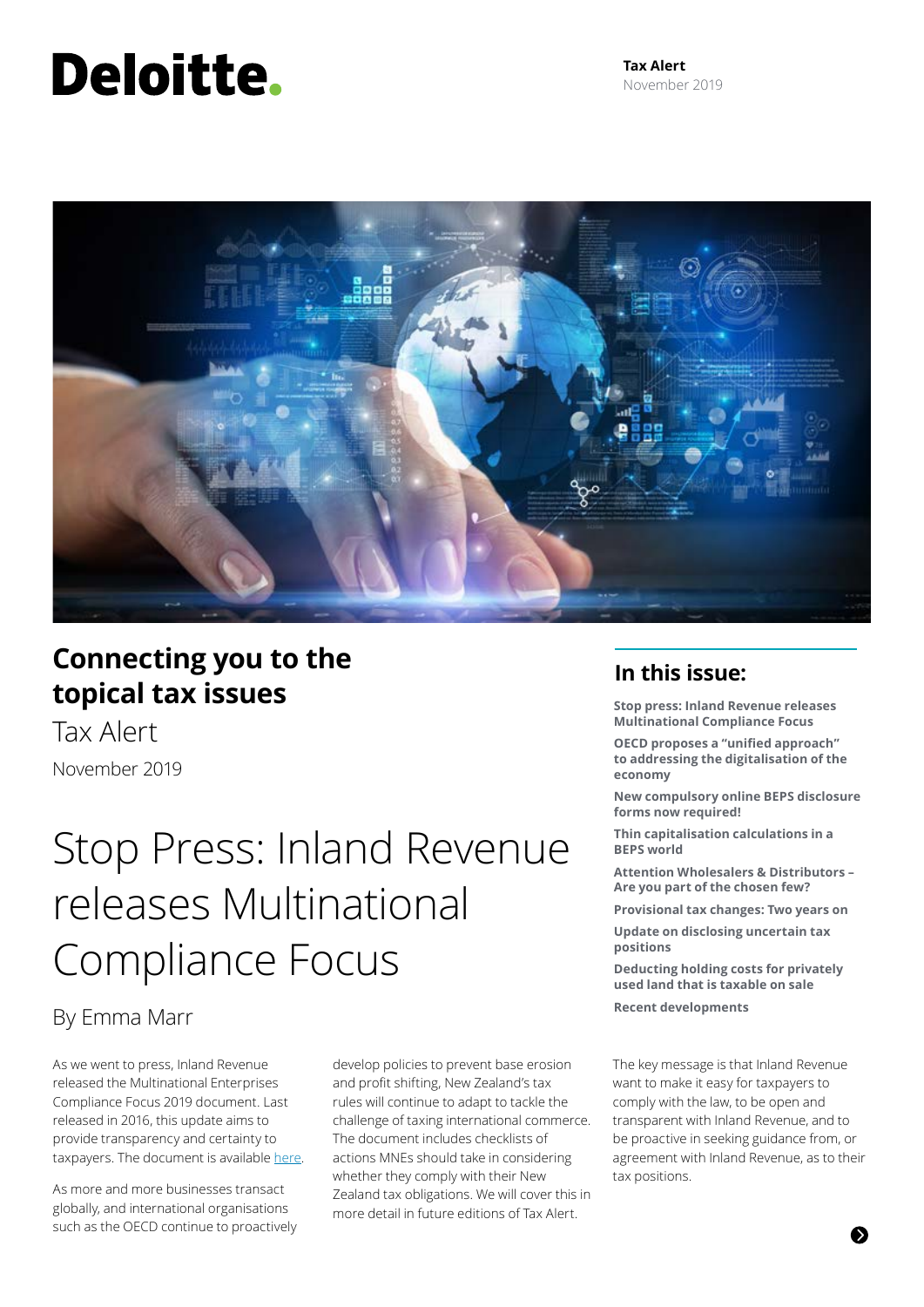#### **Future focus**

Inland Revenue's future focus is to balance the need to ensure that multinationals pay their fair share of tax, while also creating a business environment that supports multinational businesses operating in and out of New Zealand, with few competitive distortions and the lowest possible compliance costs.

As part of this, Inland Revenue will focus on:

**• International monitoring framework**:

New Zealand is party to a number of initiatives to share information between revenue authorities, such as Country by Country reporting, Exchange of Information on Tax Rulings, liaising with the New Zealand Customs Service, and the Multilateral Convention on Mutual Administrative Assistance in Tax Matters. Combined with the annual International Questionnaire completed by substantial NZ-based MNEs, this provides a large data pool for Inland Revenue to mine.

- **• BEPS disclosures**: The [new disclosure](https://www2.deloitte.com/nz/en/pages/tax-alerts/articles/compulsory-online-beps-disclosure-forms.html)  [requirements](https://www2.deloitte.com/nz/en/pages/tax-alerts/articles/compulsory-online-beps-disclosure-forms.html) covered in this Tax Alert will allow Inland Revenue to monitor whether taxpayers are complying with New Zealand's anti-BEPS measures.
- **• International compliance campaigns**: The first example of this is the new [questionnaire for wholesalers and](https://www2.deloitte.com/nz/en/pages/tax-alerts/articles/attention-wholesalers-and-distributors.html)

[distributors](https://www2.deloitte.com/nz/en/pages/tax-alerts/articles/attention-wholesalers-and-distributors.html) Inland Revenue released recently. Future campaigns will focus on areas such as losses, royalties, and debt/thin capitalisation. Inland Revenue encourage taxpayers who are likely to be affected by an increased focus on these areas to consider their compliance with existing rules ahead of Inland Revenue knocking on their door. As an example, if you are subject to the thin capitalisation rules, you should read this month's article on how to tackle [thin capitalisation](https://www2.deloitte.com/nz/en/pages/tax-alerts/articles/thin-capitalisation-calculations-in-a-beps-world.html)  [calculations in a BEPS world](https://www2.deloitte.com/nz/en/pages/tax-alerts/articles/thin-capitalisation-calculations-in-a-beps-world.html)

- **• Monitoring hot spots**: this includes a focus by Inland Revenue on financing risks such as cash pooling, guarantees, and derivatives, to ensure they are used appropriately within transfer pricing rules.
- **• Transfer pricing simplification**: Inland Revenue is committed to simplifying our transfer pricing rules, particularly for smaller MNEs, and is open to suggestions as to how the rules could be easier to comply with, while still achieving the aim of avoiding BEPS.
- **• Continuing to develop plans to tax the digital economy**: Inland Revenue will consider implementing domestic options if [OECD proposals](https://www2.deloitte.com/nz/en/pages/tax-alerts/articles/unified-approach-to-pillar-one.html) do not progress quickly enough.

The overall message is that Inland Revenue has a wide range of tools at its disposal, both in the legislation that has been enacted in recent years, and in the technology and increased information it has at its disposal following the Business Transformation programme. Inland Revenue will make full use of these tools to ensure taxpayers comply with our anti-BEPS rules.

If you have any concerns about your compliance with New Zealand's comprehensive and robust international tax rules, please contact your usual Deloitte advisor.

Inland Revenue's future focus is to balance the need to ensure that multinationals pay their fair share of tax, while also creating a business environment that supports multinational businesses operating in and out of New Zealand, with few competitive distortions and the lowest possible compliance costs.



**Emma Marr Associate Director** Tel: +64 4 470 3786 Email: emarr@deloitte.co.nz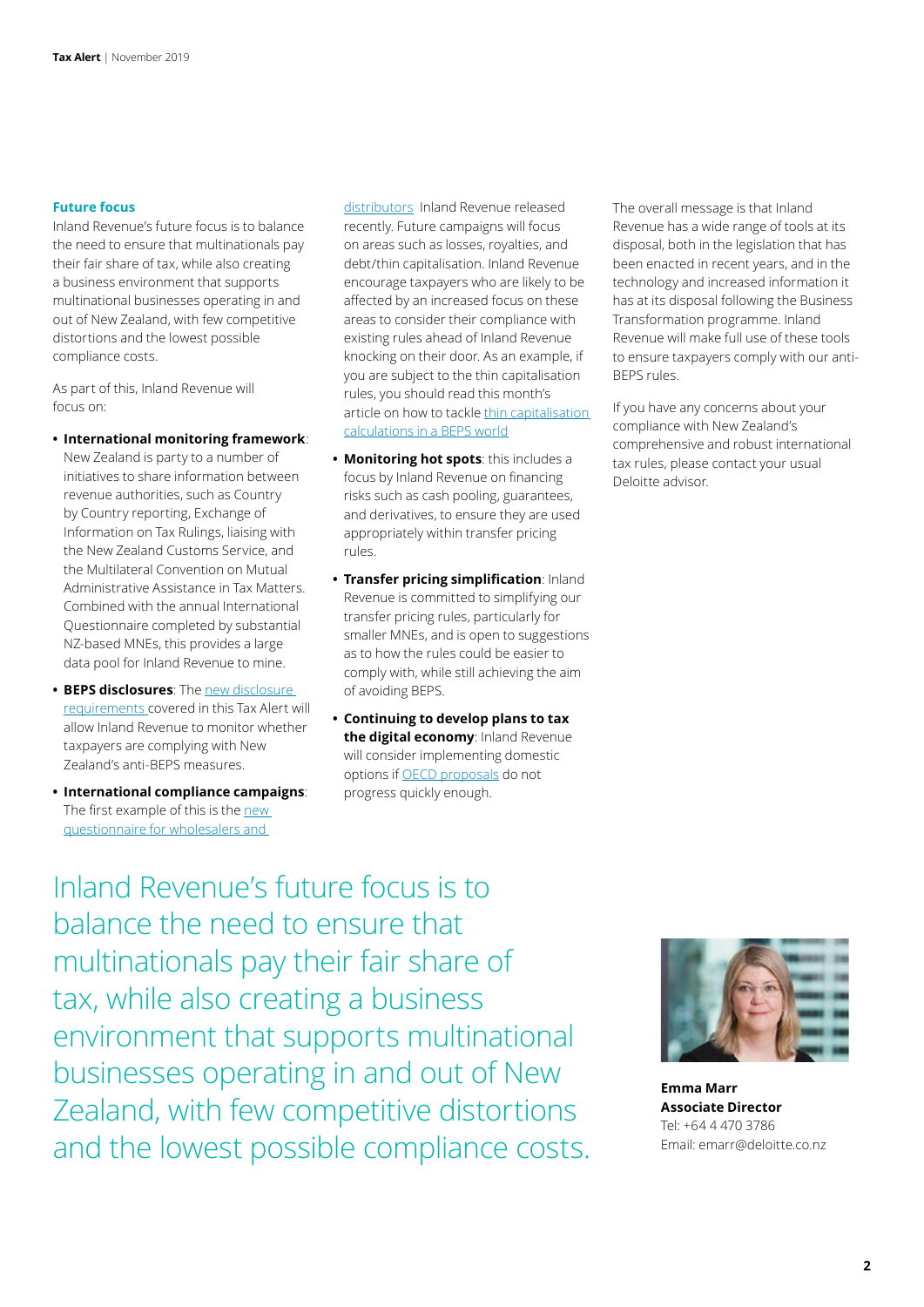### OECD proposes a "unified approach" to addressing the digitalisation of the economy

By Bruce Wallace and Bart de Gouw



#### **Pillar 1 of the Inclusive Framework is moving!**

Since 2015 the OECD has been working on BEPS Action 1, to find a consensus-based solution to the tax challenges arising from digitalisation. Recently this progress has crystallised in a programme which is imagining new approaches to the allocation of taxing rights among countries, including new approaches to nexus (permanent establishment) issues and the arm's length principle.

Following a public consultation document released in February 2019 which put forward two pillars (Pillar 1, allocation of taxing rights, Pillar 2, minimum taxation and other BEPS issues), the OECD

Secretariat has now proposed a ["unified](http://www.oecd.org/tax/beps/public-consultation-document-secretariat-proposal-unified-approach-pillar-one.pdf)  [approach" to Pillar 1](http://www.oecd.org/tax/beps/public-consultation-document-secretariat-proposal-unified-approach-pillar-one.pdf) ("the Proposal"). The unified approach includes a wider scope for large digital and "consumer-facing" businesses, a new nexus rule, a three-tier profit allocation mechanism, concepts for eliminating double taxation, and sets a robust tax disputes process. The "unified approach" intends to be consensus-building to facilitate expanding the reach of the taxing authority in market jurisdictions in a way that is simple, avoids double taxation, and significantly improves tax certainty relative to the current practice. Whether the intended outcomes, most notably simplicity, are achieved is yet to be seen. At present it is unclear at what

size a business would be subject to the new way of tax; there has been some talk of using a threshold of EUR750m which applies for other purposes, but there is also potential for this threshold to be increased.

#### **Implications for NZ's large businesses**

New Zealand's business community will be taking note of the Proposal's mechanisms (i.e. empowering taxing authorities to collect revenue based on a market base) as the document is, effectively, the OECD's multi-lateral 'response' to unilateral digital services taxes ("DST") that several countries have proposed / implemented over the course of the last year. The NZ Government has signalled that any decision to not progress its DST proposal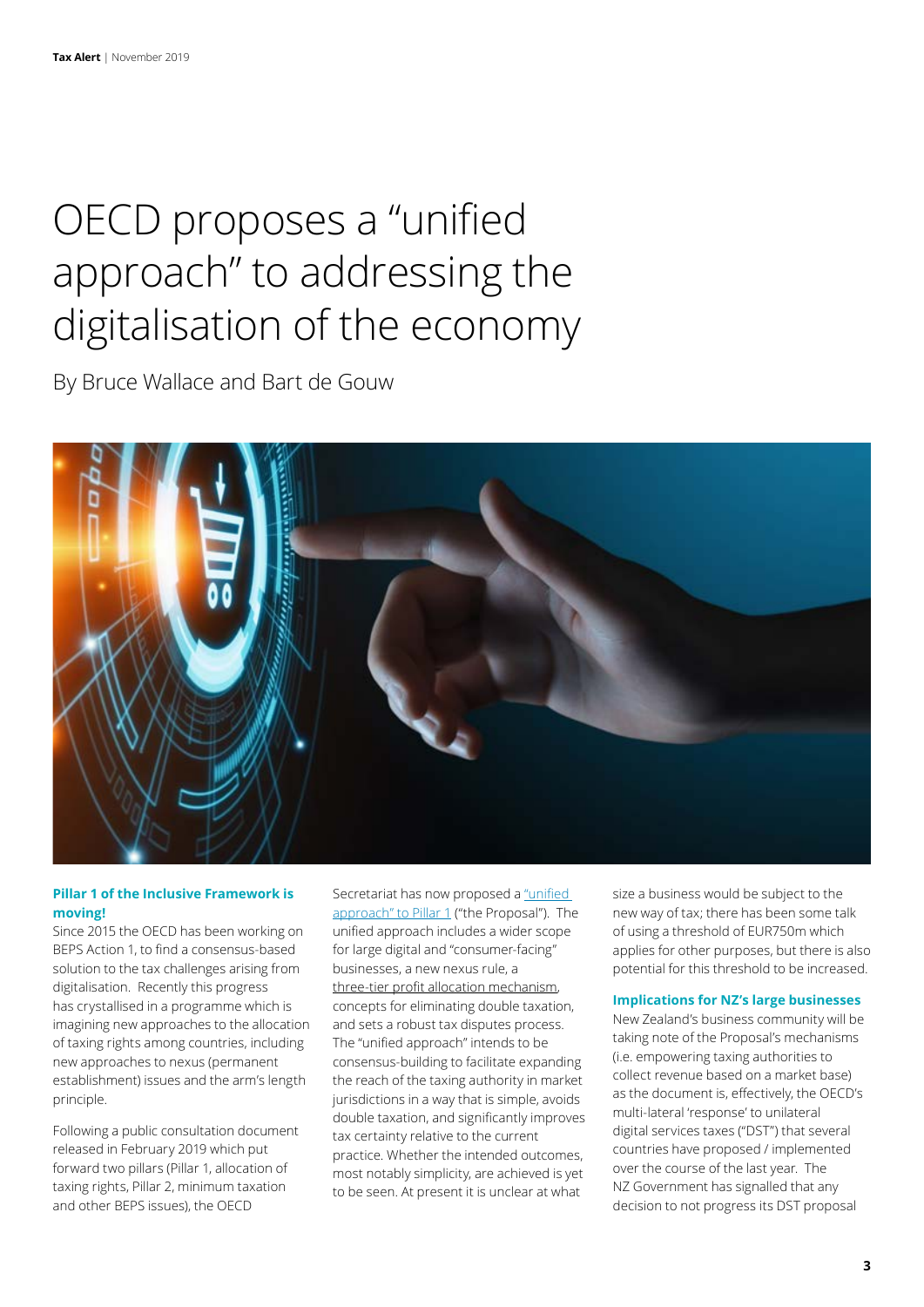At present it is unclear at what size a business would be subject to the new way of tax; there has been some talk of using a threshold of EUR750m which applies for other purposes, but there is also potential for this threshold to be increased further

(as outlined in its July 2019 [DST discussion](https://www2.deloitte.com/nz/en/pages/tax-alerts/articles/nz-outlines-proposal-for-digital-services-tax.html)  [paper](https://www2.deloitte.com/nz/en/pages/tax-alerts/articles/nz-outlines-proposal-for-digital-services-tax.html)) would be contingent on significant OECD progress on the taxation of digital businesses. NZ businesses caught by either the proposed scope of the unified approach ("consumer-facing businesses") or the NZ DST will be waiting for the Government to confirm whether it will still pursue a DST in New Zealand. While the OECD timeline for developing the proposals is aggressive, it is still a slower timeline compared to the potential to implement a unilateral DST which can have relatively immediate (though potentially negative – think trade retaliations) impact.

For the group of large New Zealand businesses that operate above the EUR750m threshold, the main takeaway from the OECD's Proposal will be the wider definition – "consumer-facing businesses" (which goes beyond just highly digital businesses). This will be of interest, and potential concern, to some New Zealand businesses as it widens the scope of the Pillar 1 work to organisations that do not operate a digital business-to-customer model. There is also likely to be strong interest in the technical details of how the different mechanisms will operate. The Proposal makes it clear that more work is needed to define the application thresholds and set specific percentages / allocation keys for determining non-routine returns, allocation to market intangibles and allocating market intangibles to particular market jurisdictions. These details are intended to be developed in 2020 after high level principle decisions have been made.

The Proposal also notes a number of exclusions from the potential scope – exceptions that will have interesting applicability to some NZ businesses. For example, the application threshold could be set at a significantly higher level of group sales so as to target only very large multinational groups. Far fewer NZ businesses could be in-scope if this change is agreed upon. The Proposal also indicates that the unified approach might not be applied to extractive industries, the financial services sector and the commodities sector. This raises some interesting questions around what counts as a financial services business (many businesses that provide financing services are not banks) and how the rules will apply to a business that has traditionally traded commodities but has evolved to also sell value-added products. The OECD has also not been clear as to what constitutes a commodity; nor where in the supply chain something becomes "consumer-facing".

#### **Next steps**

The programme of work on the Inclusive Framework is picking up pace. We expect a proposal on Pillar 2 will be released for consultation in November 2019, focusing on creating a global anti-base erosion mechanism to ensure multinational businesses pay some minimum level of tax. Looking into 2020, the OECD has expressed that it is hoping to build greater consensus towards the meeting of Inclusive Framework participants in June 2020. Once a general consensus is reached on the conceptual approaches proposed this should facilitate the (significant) technical

work required to ready the proposals for agreement and implementation – a process expected to take 18 months.

Stakeholders are invited to provide comments to the OECD on the Pillar 1 proposal by 12 November 2019.

If you're interested in a more in-depth review of the OECD Secretariat's Pillar 1 proposal, please refer to this [Deloitte article.](https://www2.deloitte.com/content/dam/Deloitte/global/Documents/Tax/dtt-tax-armslengthstandard-191014.pdf)

If you are interested in discussing the potential implications of the Pillar 1 proposal for your organisation further, please contact your usual Deloitte advisor or feel free to connect with Bart de Gouw or Bruce Wallace.



**Bart de Gouw Partner** Tel: +64 9 303 0889 Email: bdegouw@deloitte.co.nz



**Bruce Wallace Partner** Tel: +64 9 303 0724 Email: brwallace@deloitte.co.nz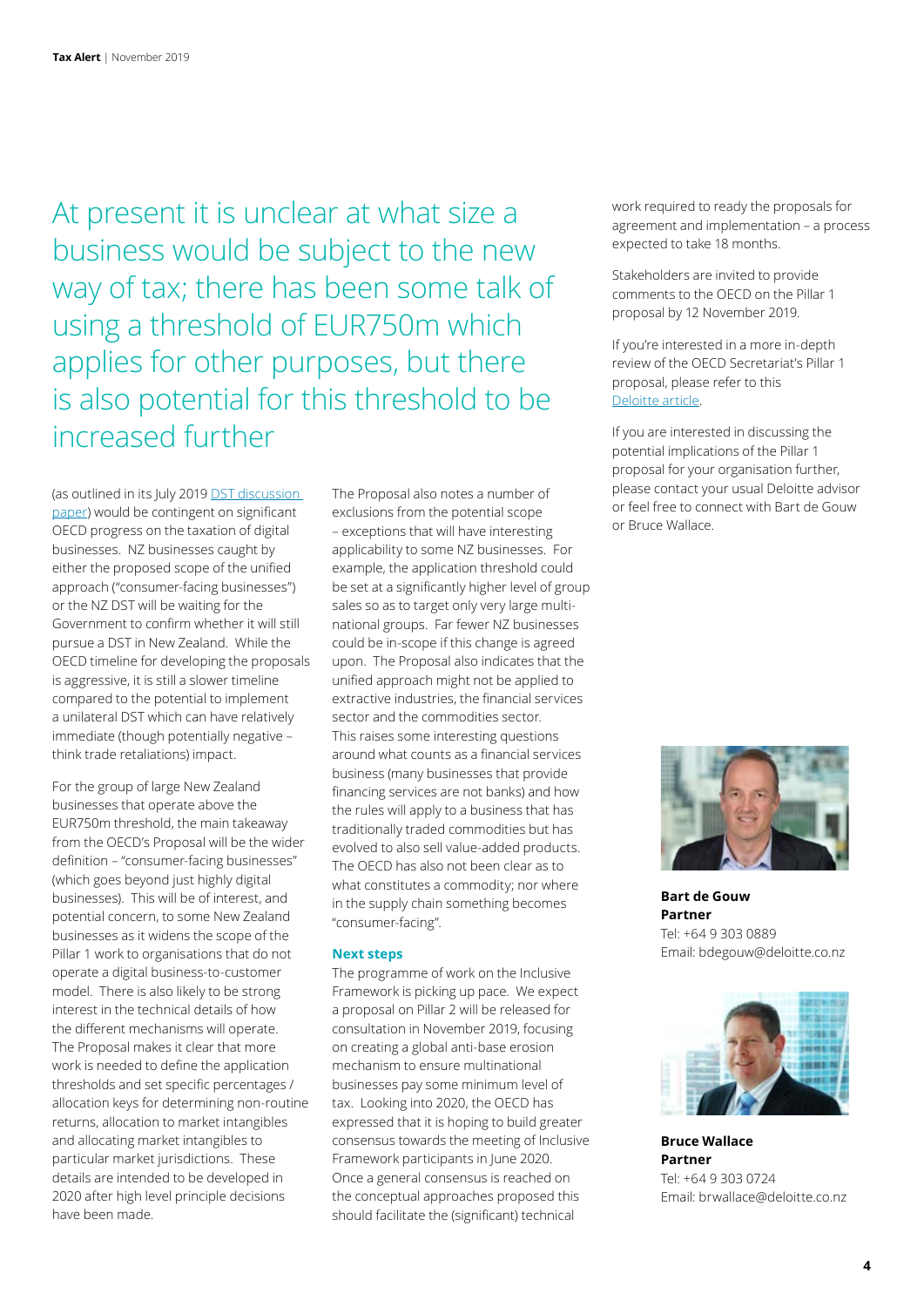# New compulsory online BEPS disclosure forms now required!

By Bart de Gouw and Annamaria Maclean



Somewhat unexpectedly, Inland Revenue have recently [released guidance](https://www.classic.ird.govt.nz/international/business/beps-disclosure/beps-disclosure.html) on the requirements for taxpayers to file new online BEPS disclosures via myIR online services, as part of the tax return process.

The requirement to file income tax disclosures online is a new approach that we expect is driven by Inland Revenue's Business Transformation Programme and the increasing requirements for taxpayers to use myIR online services. We anticipate Inland Revenue will look to use this electronic data in new ways which may mean more data analysis that can be used for risk reviews and audits.

The disclosures ask taxpayers to confirm their compliance with three core changes that were introduced in The Taxation (Neutralising Base Erosion and Profit Shifting) Act 2018 (**BEPS Act**), being:

- (i) Hybrid and branch mismatch rules.
- (ii) Thin capitalisation: in particular, has your thin capitalisation group had a

New Zealand group debt percentage for thin capitalisation purposes of 40% or higher at any measurement date during the income year?

(iii) Restricted transfer pricing rules: in particular, at any point during the year have you had \$10 million or more of cross-border related party borrowing?

The first year for which BEPS disclosures are required, is for income years commencing on or after 1 July 2018. **So this means that June 2019, July 2019, August 2019 and September 2019 balance dates need to be working on these now** to ensure that the disclosures are in line with how they file their 2019 income tax returns (due on 31 March 2020).

The rules covered by the BEPS disclosures are technically complex and highly dependent on the facts and circumstances of the particular scenario. Even where significant work has already been undertaken by the taxpayer to assess

the impact of the BEPS changes, further consideration may be required to complete the BEPS disclosures in an accurate and complete manner. Therefore, the BEPS disclosures should be considered as soon as possible and well before completion of your income tax returns. For many June to September 2019 balance dates, the tax return process is well underway, so taxpayers should be acting now to ensure that they are in a position to file these online disclosures appropriately.

Below is a summary of the key components of the BEPS disclosures to help taxpayers initially assess the potential impact of the rules and consider whether further work needs to be undertaken before the online questions can be completed.

#### **Hybrid and Branch Mismatches**

The BEPS Act included a comprehensive adoption of the OECD's hybrid recommendations with modification for the New Zealand context. The proposed rules are complex and are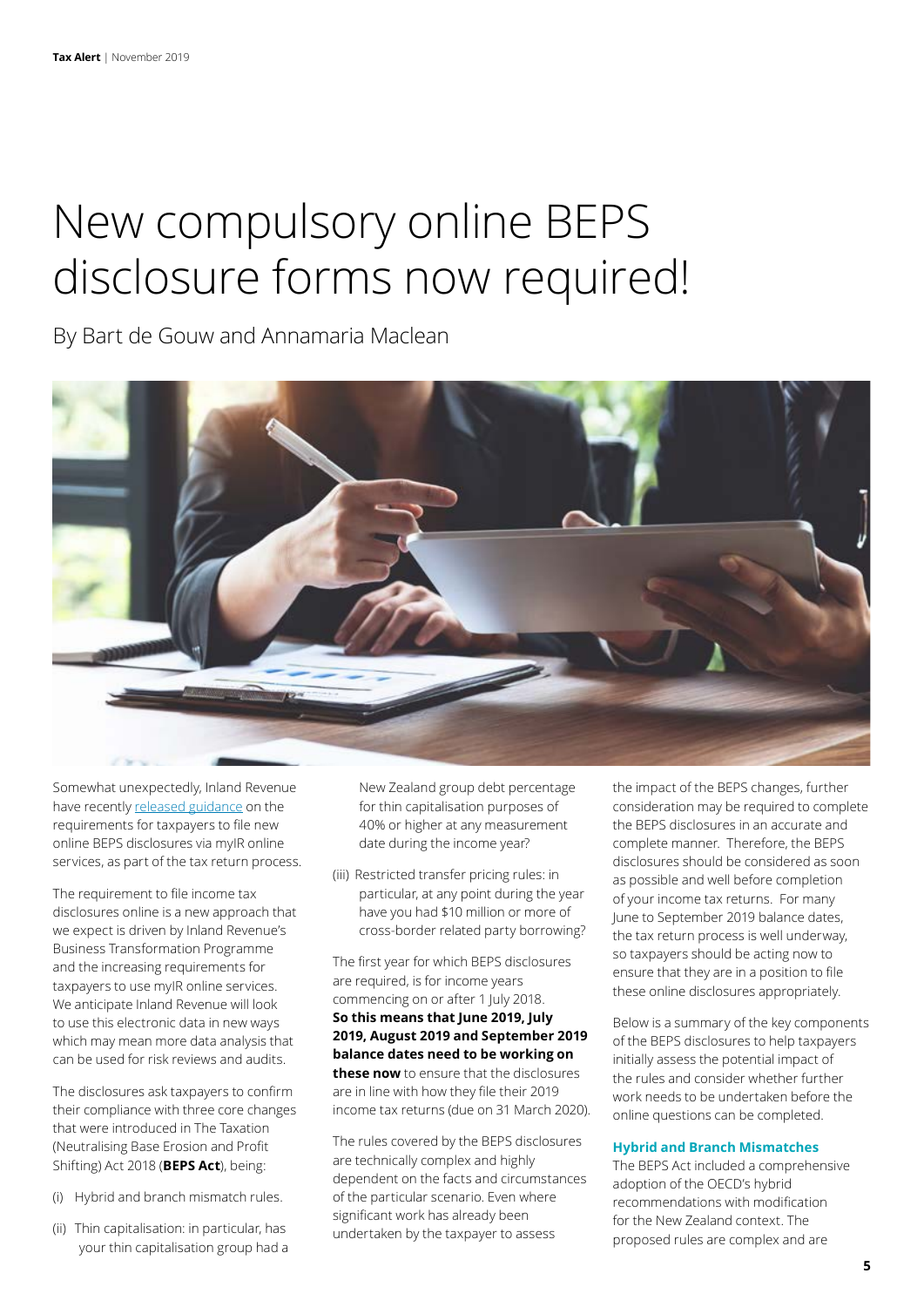designed to address mismatches in the tax outcomes between New Zealand and other countries. These mismatches result from differing treatment of financial instruments or entities that create either double deductions (in New Zealand and overseas), or a deduction in one country without a corresponding amount of income being recognised in the other country.

Along with the BEPS disclosure guidance, Inland Revenue have released a [hybrids](https://www.classic.ird.govt.nz/resources/7/1/71357794-55a5-4471-baba-4ba1e4e6a117/hybrids-compliance-disclosure-table.pdf)  [compliance and disclosure document](https://www.classic.ird.govt.nz/resources/7/1/71357794-55a5-4471-baba-4ba1e4e6a117/hybrids-compliance-disclosure-table.pdf) (as replicated from the TIB Vol 31, No 3 and the special report on the hybrid and branch mismatch rules).

Some examples of common situations that can be impacted by the hybrid and branch mismatch rules include:

- **•** Financial instruments (e.g. loans) that are treated as debt in one country but equity in the other;
- **•** Financial instruments that have (or may have) a term of more than 3 years where the interest income is not recognised on a reasonable accrual basis or otherwise in an accounting period beginning within 24 months of the period in which a deduction is allowed for the interest expense;
- **•** Branch operations in New Zealand or overseas;
- **•** Limited partnerships and other entities that are treated differently for tax purposes in different jurisdictions;
- **•** New Zealand unlimited liability companies (with a US "check the box" election);
- **•** Dual resident entities; and
- **•** Any payment on an ordinary cross border loan, which is funding a hybrid arrangement entered into between two non-resident members of a multinational group where the rules of those countries do not negate the hybrid outcome.

In this section of the BEPS disclosures, taxpayers must firstly identify the relevant hybrid disclosure type, being: a hybrid entity/branch/dual resident disclosure; hybrid payment disclosure; hybrid receipt disclosure; double deduction disclosure; or imported mismatch disclosure.

The online form then requires specific details for each hybrid arrangement to be disclosed. This includes details of the counterparty to the arrangement (including tax ID, tax resident jurisdiction), the arrangement's terms, the amount of counteraction in New Zealand (denied deductions or inclusion of income), the counteraction in another jurisdiction, and a ledger of mismatch amounts and surplus assessable income.

Many taxpayers may read the last couple of paragraphs without much idea of what this means. We have assisted many taxpayers in navigating the complexity of the hybrid rules as well as working with officials to get legislative change where it is required. Completing the hybrid and branch mismatch disclosures is likely to take some time as the appropriate analysis will need to be undertaken on whether a hybrid arrangement exists, including obtaining the relevant information from group members in offshore jurisdictions, and then assessment of the related counteractions and mismatches.

If you have any of the above arrangements in your group then we would recommend getting in touch to work through the rules.

#### **Thin Capitalisation Group Information**

This section of the online form requires taxpayers to disclose details that, essentially, unpack information contributing to their thin capitalisation calculation where their **New Zealand group debt percentage is 40% or higher at any measurement date during the year**.

Broadly the thin capitalisation rules stop foreign-owned New Zealand companies overloading on debt. A number of changes have been made to the thin capitalisation rules to restrict the amount of debt the New Zealand company can have that gives rise to deductible interest. The new rules have imposed a "net asset" test, which means that the debt percentages will now be based on an entity's assets reduced by the value of "non-debt liabilities" on the company's balance sheet.

This change is likely to mean that many companies historically complying with the thin capitalisation rules will fall foul of them under the new test, and will have to either restructure their debt or accept that some interest deductions will effectively be denied for tax purposes.

This section is focused on taxpayers with a New Zealand group thin capitalisation percentage of 40% or more, which is below the usual safe harbour threshold of 60%. The 40% test is however connected to the "high BEPS risk" test in the restricted transfer pricing rules as discussed below.

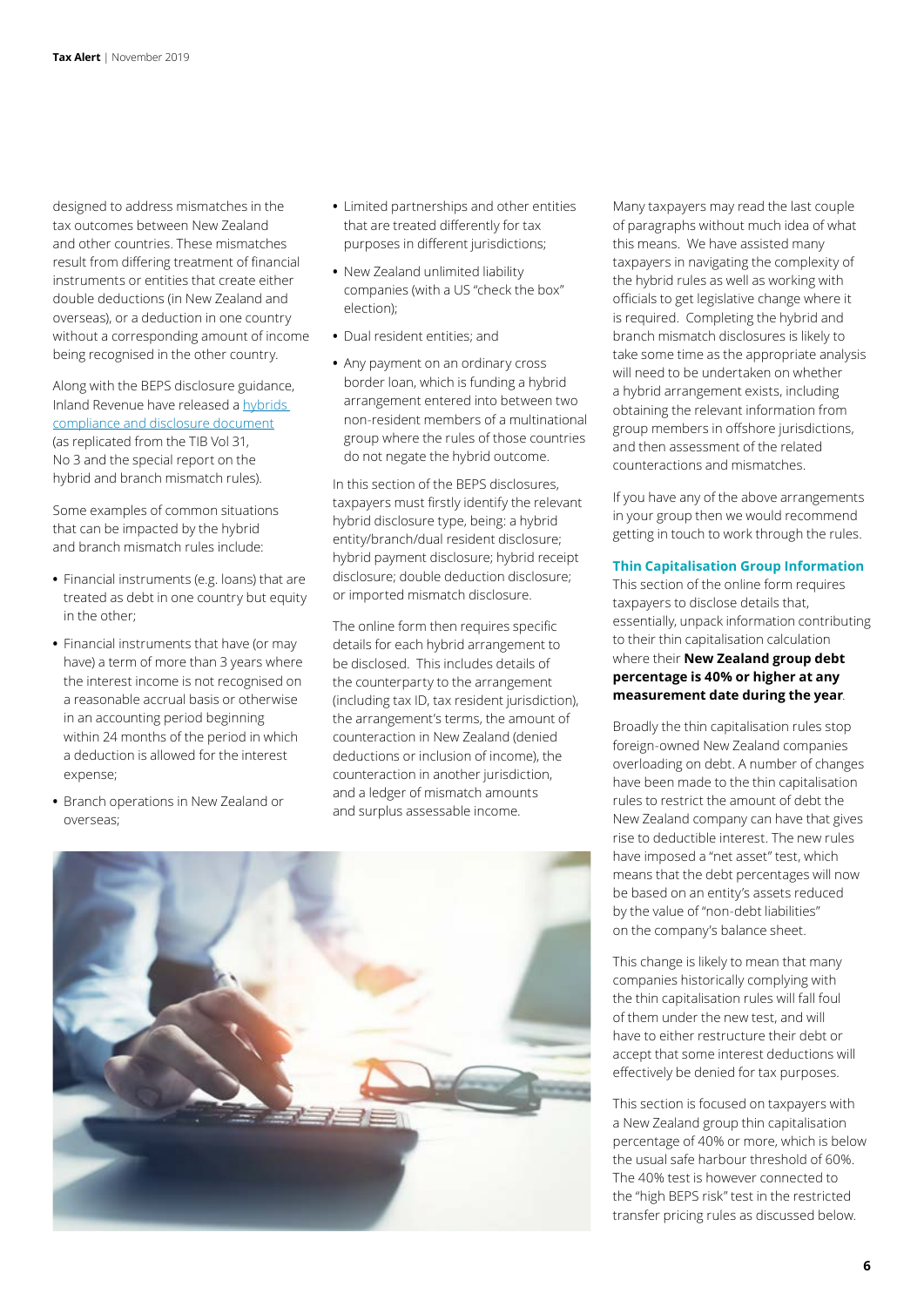We anticipate Inland Revenue will look to use this electronic data in new ways which may mean more data analysis that can be used for risk reviews and audits.

#### **Restricted transfer pricing rules**

This section is required to be completed **where a taxpayer has NZ\$10 million or more of cross-border related party borrowing** and therefore is subject to the restricted transfer pricing rules.

The disclosure asks three core questions on the nature of the borrowing for the restricted transfer pricing rules, including whether the interest rate on an existing loan has been reduced (a pricing change), the amount of non-deductible interest under the rules, and whether any concessions have been applied.

The restricted transfer pricing rules provide a prescriptive approach for determining the borrower's credit rating and determining whether certain features of the loan should be modified or disregarded.

Generally this means that debt that is subject to the regime may have to be priced based on the assumption that the borrower's credit rating is one notch below the credit rating of the member of the worldwide group with the highest unsecured third party debt (or two notches where the resulting credit rating for the New Zealand-resident borrower will be BBB- or higher), regardless of that borrower's actual credit rating. This has resulted in a significant change in credit rating for some New Zealand subsidiaries for the purposes of pricing cross-border related debt for tax purposes.

Whether or not this "deemed" credit rating must be used depends on whether the borrower is considered to be at a high risk of BEPS behaviour, having failed one or more of the following tests:

- **•** The borrower has a greater than 40% thin capitalisation ratio, and they exceed the 110% worldwide debt test; or
- **•** Borrowing comes from a jurisdiction, that is not the ultimate parent jurisdiction, where the lender is subject to a lower than 15% tax rate.

Once a credit rating is established, some features of the debt may have to be disregarded or modified when pricing the debt. These features include (among other things) the term of the loan, whether the payment of interest can be deferred for more than 12 months, changes to interest rates that are controlled by the borrower or lender, and whether the debt is subordinated.

In our experience, it has taken considerable time and effort to work through these rules for our clients. In addition, the BEPS disclosures appear to require taxpayers to quantify and disclose the level of nondeductible interest that can be attributed to the adjustment to the borrower's credit rating and the modified or disregarded features of the loan. In order to undertake this analysis, taxpayers would effectively need to show a reconciliation between the new restricted interest and the arm's length interest that was applied previously.

Given the level of analysis required, we would recommend that affected taxpayers undertake a comprehensive review of their cross-border related borrowing to ensure there is sufficient documentation to support any interest deductions and the level of analysis required to complete the BEPS disclosures.



**Bart  de Gouw Partner** Tel: +64 9 303 0889 Email: bdegouw@deloitte.co.nz



**Annamaria Maclean Partner** Tel: +64 9 303 0782 Email: anmaclean@deloitte.co.nz

#### **Final word**

As outlined above, the BEPS disclosures require immediate attention for taxpayers with June to September 2019 balance dates.

The BEPS changes are also now in effect for all taxpayers and therefore October 2019 to May 2020 balance dates should already be considering how the rules may impact their tax positions and whether arrangements or financing need to be adjusted.

The rules are complex and affected taxpayers should consider testing application of these rules as soon as possible to ensure there is sufficient analysis and documentation to support the tax positions taken.

If you have any questions or concerns regarding the BEPS disclosures or have not yet considered how the BEPS rules would apply to you, we recommend you contact one of the authors or your usual Deloitte tax advisor before the BEPS disclosures are completed online.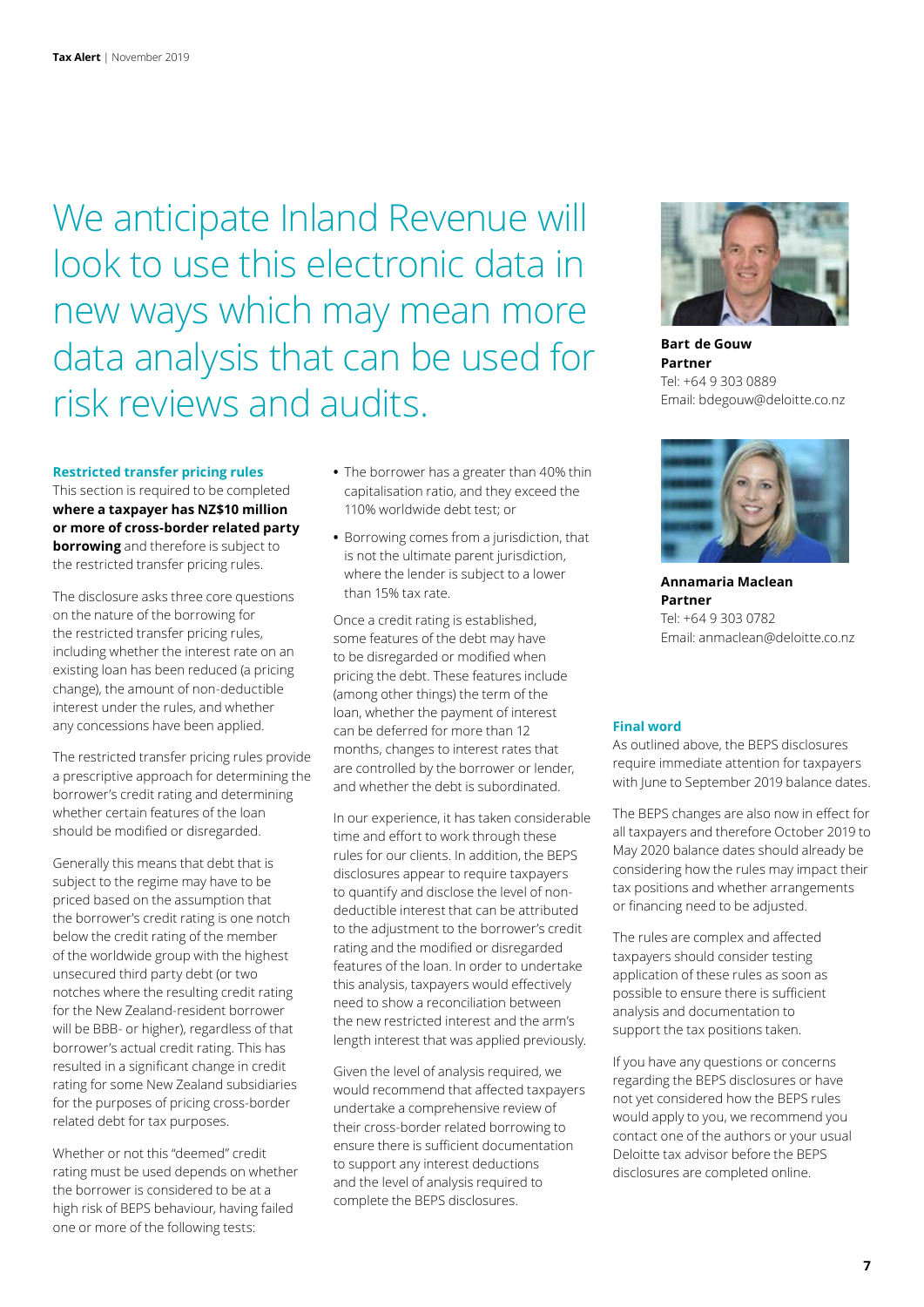## Thin capitalisation calculations in a BEPS world

By Susan Wynne and Annamaria Maclean



As discussed in our related [November](https://www2.deloitte.com/nz/en/pages/tax-alerts/articles/compulsory-online-beps-disclosure-forms.html)  [Tax Alert article](https://www2.deloitte.com/nz/en/pages/tax-alerts/articles/compulsory-online-beps-disclosure-forms.html) new BEPS disclosure requirements have been introduced by Inland Revenue. These follow the enactment last year of the Taxation (Neutralising Base Erosion and Profit Shifting) Act 2018. The changes from this legislation apply to taxpayers for income years starting on or after 1 July 2018, so are now applicable.

Included in the BEPS changes were updates to the thin capitalisation rules. It is now timely to consider the practical application of the thin capitalisation calculation changes, particularly given the BEPS disclosure requirements for affected taxpayers.

The significant change to thin capitalisation calculations is that debt percentages

are now calculated based on debt over assets net of "non-debt liabilities", rather than debt relative to gross assets as was previously allowed. This change can have a significant impact on the thin capitalisation position of taxpayers.

Taxpayers that are subject to the thin capitalisation rules must calculate the debt percentage of their New Zealand thin capitalisation group. In the case of a taxpayer with inbound debt, if the debt percentage exceeds 60% further calculations are required to test if the debt percentage of the New Zealand group is not more than 110% of the debt percentage of the worldwide group. This subsequent test is designed to ensure that the amount of debt allocated to the New Zealand group is proportionate to the amount of genuine external debt of the worldwide group (i.e.

New Zealand is not disproportionately geared compared with the global group).

If both the 60% and 110% debt percentage thresholds are breached a taxpayer will need to calculate an amount of interest expense that will be non-deductible.

The change to the debt percentage formula will require taxpayers to think more carefully about their thin capitalisation positions. This may include undertaking more detailed calculations to determine if the debt percentage thresholds have been breached, including looking more closely at the different options available in the thin capitalisation calculations and also calculating the worldwide group threshold to check whether this is also breached. Taxpayers should also consider whether it is the right time to restructure debt.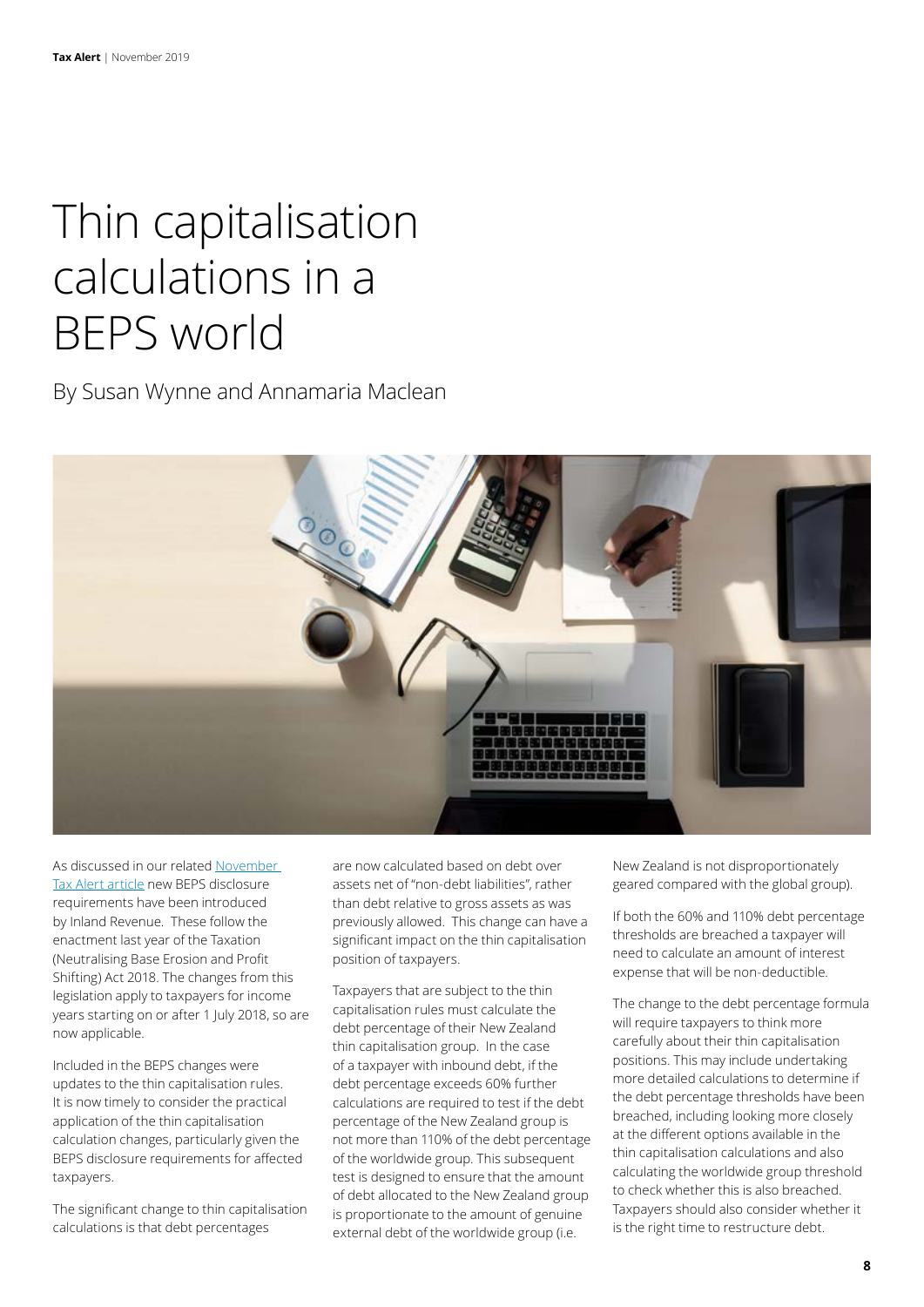When preparing thin capitalisation calculations some of the issues that are useful to consider include:

- **•** What is the New Zealand thin capitalisation group?
- **•** What thin capitalisation measurement date will be used?
- **•** What amounts will be "non-debt liabilities"?
- **•** Can on-lending concessions be applied?
- **•** What about the worldwide group debt percentage calculation?
- **•** BEPS consequences restricted transfer pricing rules.

We discuss these points below.

#### **New Zealand thin capitalisation group**

In general, when determining the members of a New Zealand group it is necessary to identify the top tier company resident in New Zealand (with an immediate nonresident shareholder). Once the New Zealand parent is identified, all companies that are within the control threshold of the New Zealand parent must be included in the New Zealand group. Broadly, the default control threshold is ownership of 66% or more, otherwise an election is required for a 50% interest.

There is also an ability to elect to form a wider New Zealand thin capitalisation group in certain instances, for example, where a non-resident controls two separate chains of New Zealand groups. These elections are made when filing the income tax return.

The rules to determine the membership of a thin capitalisation group can be complex and are spread over several sections in the Income Tax Act 2007. However, given the new debt percentage formula and the consequences of a higher thin capitalisation debt percentage, it may be worthwhile reconsidering which entities are eligible to elect to form a thin capitalisation group and making elections where these are of benefit.

#### **Thin capitalisation measurement date**

Measurement for thin capitalisation purposes may be on a daily, quarterly or annual basis. Most taxpayers simply choose to measure the thin capitalisation debt percentage on an annual measurement date at the end of the income year.

If measuring the thin capitalisation debt percentage at the standard annual measurement date results in a breach of the thin capitalisation threshold, then testing the average amount at the end of each day or quarter could produce a

different outcome. There are also options to revalue foreign denominated balances at different exchange rates, which can make a difference to the calculations.

Looking at the differences in the calculation using different measurement dates could be particularly relevant if debt or asset balances or exchange rates fluctuate during the year.

However please note that a new avoidance rule was introduced as part of the BEPS legislation that essentially provides that taxpayers cannot substantially repay a loan or enter into a transaction near a measurement date with the purpose or effect of manipulating the thin capitalisation rules. Therefore care will need to be taken if there was a repayment of debt or increase in assets near a measurement date.

#### **Non-debt liabilities**

As noted above, the thin capitalisation rules were strengthened as part of the BEPS initiatives. The key change was the amendment to the debt percentage formula so that assets are now measured less non-debt liabilities. The new formula provides that the debt percentage is calculated as:

#### **Group debt / (Group assets – Non-debt liabilities)**

Broadly, non-debt liabilities are all liabilities in the financial statements less:

- **•** Interest bearing debt included as group debt in the debt percentage formula;
- **•** Certain interest free loans from shareholders;
- **•** Certain shares from shareholders that are liabilities in the financial statements, e.g. preference shares;
- **•** Provisions for dividends;
- **•** Certain deferred tax liabilities.

The intent is that all liabilities will reduce the value of group assets in the debt percentage formula except for interest bearing debt, shareholder funding that is effectively equity, or certain deferred tax liabilities. However the exclusions from non-debt liabilities are somewhat limited.

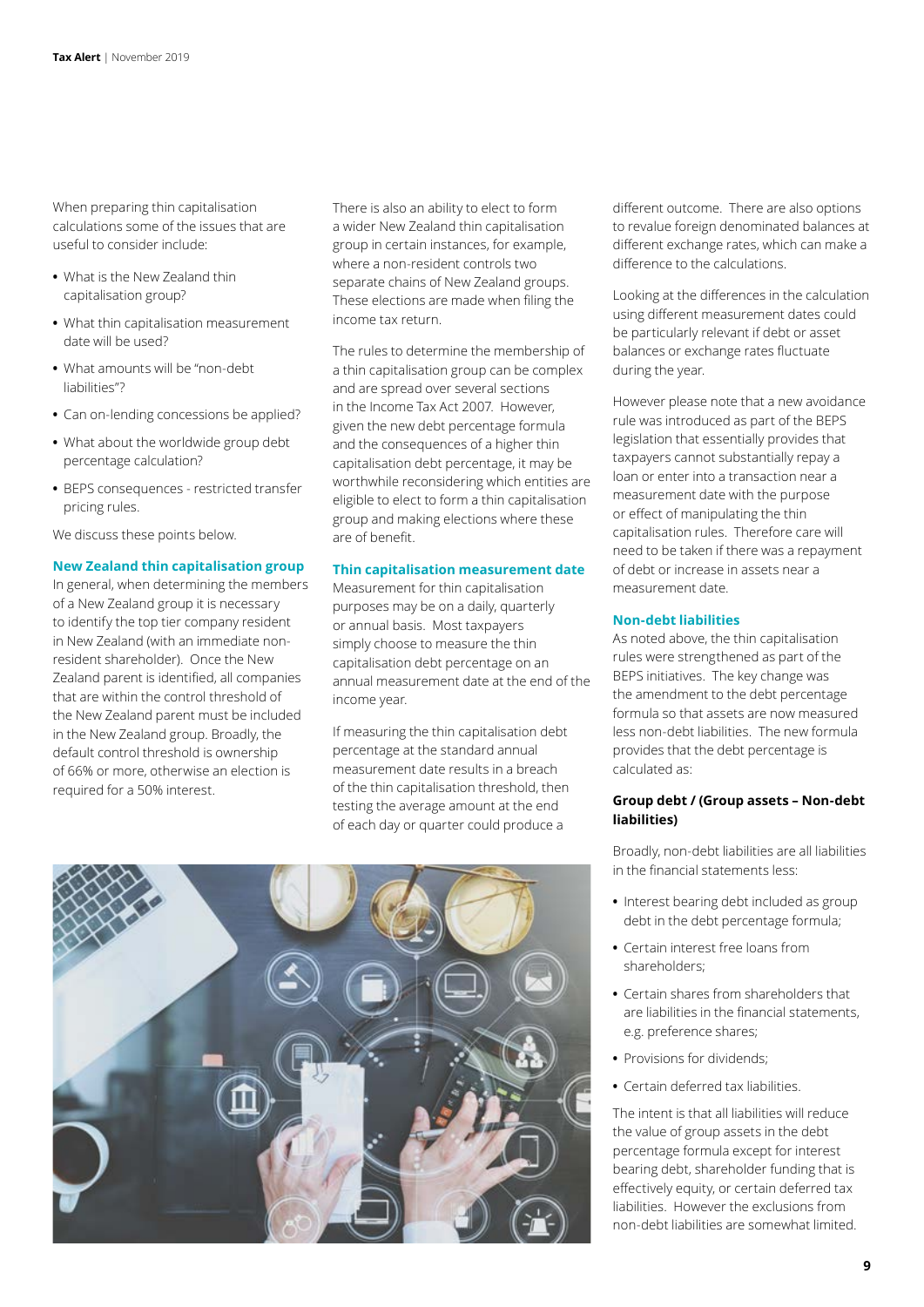For example, non-debt liabilities can be reduced for certain interest free loans from shareholders. However, this exclusion does not apply to wider interest free related party loans (e.g. by entity's in the same group as the shareholder) nor does it apply to trade liabilities with shareholders or related parties. The new legislation only refers to arrangements "with a shareholder" and the Inland Revenue commentary specifically makes the point that "as drafted, the exclusion only applies to a loan from a shareholder".

#### **On-lending concession**

The on-lending concession has sometimes been overlooked in the past if the debt percentage has been low. But with the changes to the debt percentage formula it is worthwhile considering if the onlending concession will reduce the debt percentage.

The concession for on-lending represents assets which are financial arrangements that provide funds to an unrelated person or related party outside the thin capitalisation group. These are most commonly cash deposits and other loans on-lent outside the group.

#### **Worldwide group**

The worldwide group debt percentage calculation is relevant if the New Zealand debt percentage is over the 60% threshold, or if the "high BEPS risk" taxpayer 40% threshold is breached (see discussion on BEPS consequences further below).

However, there are some differences between the calculation of a New Zealand group debt percentage and a worldwide group debt percentage.

The worldwide group generally comprises all entities that are required to consolidate with the New Zealand companies' ultimate non-resident parent under generally accepted accounting practice (GAAP), or an equivalent standard in the country where the ultimate parent resides.

The debt, assets and non-debt liabilities of the worldwide group must be calculated under GAAP, or the financial standard of the country in which the ultimate nonresident parent company resides, as this applies for the consolidation of companies for the purposes of eliminating intra-group balances.

The measurement date under the thin capitalisation rules for the worldwide group can be on a daily, quarterly or annual basis. However if an annual measurement date is used this is based on the last day of the accounting year of the worldwide group ending immediately before the income year of the taxpayer's New Zealand group.

The new debt percentage formula must also be used for the worldwide group debt percentage. For a worldwide group, total group non-debt liabilities for an income year are more widely defined.

#### **BEPS consequences – restricted transfer pricing rules**

The broader implications of the thin capitalisation percentage should also be considered given the BEPS measures that now apply.

In particular, under the restricted transfer pricing rules, New Zealand taxpayers may be classified as "high BEPS risk" taxpayers if they exceed a 40% thin capitalisation debt percentage threshold and the 110% worldwide debt test. Therefore, even if the 60% debt percentage threshold is not breached, if the 40% threshold is breached, it will be useful to test the 110% worldwide group debt threshold, as this could exclude taxpayers from being classified as "high BEPS risk".

Based on the BEPS disclosure guidance that was recently released by Inland Revenue, it appears that taxpayers subject to the thin capitalisation rules will be specifically asked if the New Zealand group debt percentage is 40% or higher at any measurement date during the year. This disclosure requirement will apply for tax returns for income years commencing on or after 1 July 2018. In addition, the components of the thin capitalisation calculations will need to be provided to Inland Revenue so taxpayers need to be prepared to provide this information.

#### **Conclusion**

The thin capitalisation debt percentage calculation has become a more complex calculation with potentially significant implications for taxpayers. Our recommendation is that the impact of the new debt percentage formula is considered before year end, if possible, and given careful consideration. Taxpayers should also be aware of the requirement to provide thin capitalisation information to Inland Revenue as part of the new BEPS disclosures. Please contact your usual Deloitte advisor if you would like further information.



**Susan Wynne Associate Director** Tel: +64 7 838 7923 Email: swynne@deloitte.co.nz



**Annamaria Maclean Partner** Tel: +64 9 303 0782 Email: anmaclean@deloitte.co.nz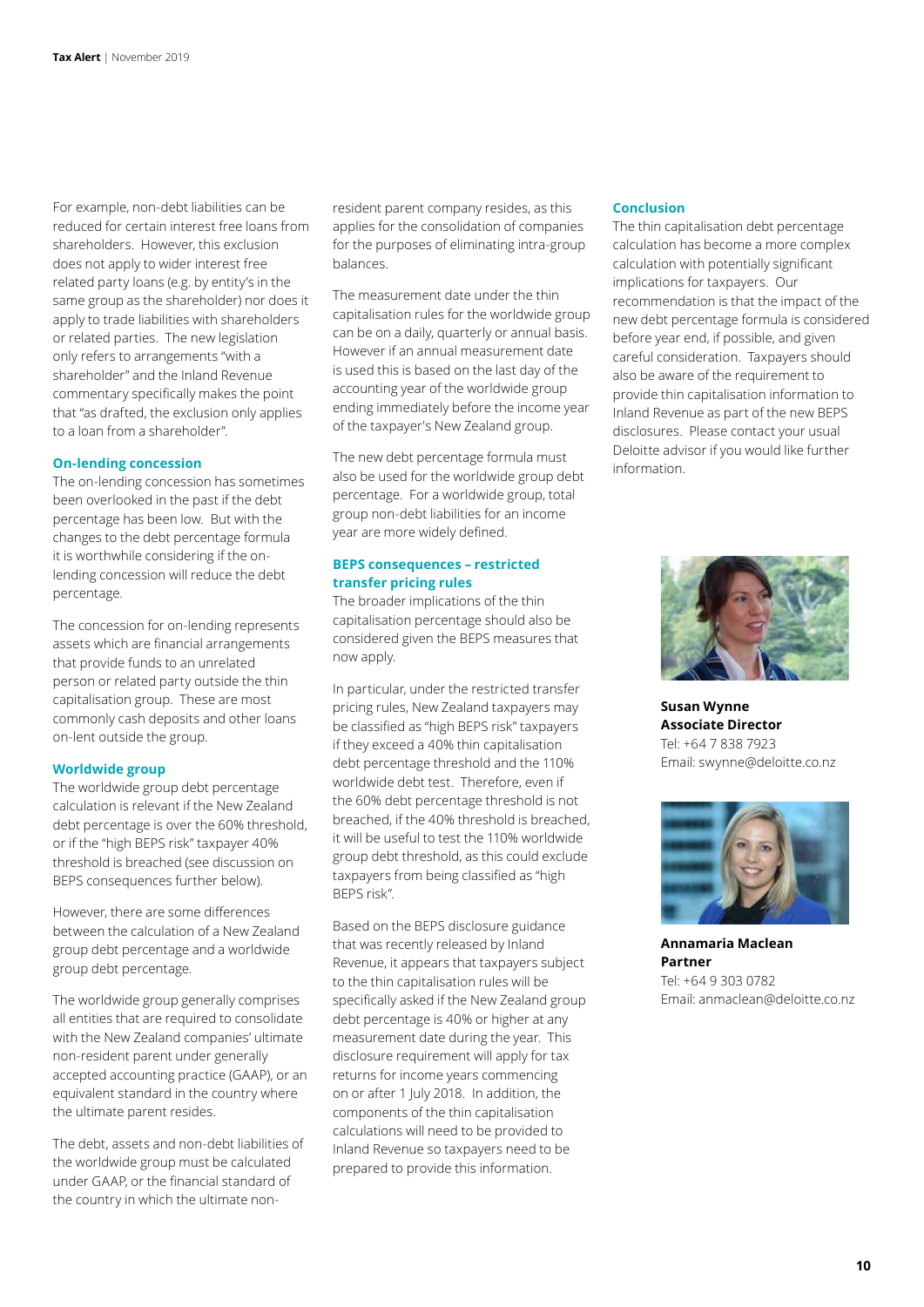### Attention Wholesalers & Distributors – Are you part of the chosen few?

By Lucy Scanlon and Eleanor Yew



Did you receive an International Wholesaler / Distributor Questionnaire? Inland Revenue has initiated a campaign recently whereby selected wholesalers/ distributors operating in New Zealand are requested to complete an International Wholesaler / Distributor Questionnaire (**the questionnaire**) as part of a wider compliance approach for multinational enterprises.

The results of Inland Revenue's 2018 International Questionnaire survey of 623 foreign-owned groups (excluding banks and insurers) identified that wholesalers and distributors were the largest industry in this group of respondents,

accounting for 24%, or approximately 150 wholesalers/distributors with annual turnovers in excess of NZ\$30m.

By way of background, Inland Revenue introduced a range of simplified measures which were aimed at serving the dual purposes of protecting the tax base whilst reducing compliance costs in instances where a low transfer pricing risk is present. One of these simplified measures is for foreign-owned wholesale distributors with an annual turnover of less than NZ\$30m. Inland Revenue currently considers a weighted average earnings-before-interest-tax-andexceptional-items (**EBITE**) ratio of 3% or

greater to be broadly indicative of an arm's length rate. Our recent [Tax Alert article](https://www2.deloitte.com/nz/en/pages/tax-alerts/articles/protecting-the-tax-base-at-a-limited-compliance-cost.html) explains the measures in more detail.

Inland Revenue's questionnaire aims to ascertain if there is a need for simplification measures or adjustment of the threshold levels set for the existing measures. The data collected may also be used to inform Inland Revenue's input into further anti-Base Erosion Profit Shifting (**BEPS**) measures being discussed in the Organisation for Economic Co-operation and Development (**OECD**) [OECD](https://www.oecd.org/tax/beps/public-consultation-document-secretariat-proposal-unified-approach-pillar-one.pdf)  [Consultation Paper](https://www.oecd.org/tax/beps/public-consultation-document-secretariat-proposal-unified-approach-pillar-one.pdf) on its risk assessment processes. With the responses collected from this taxpayer group,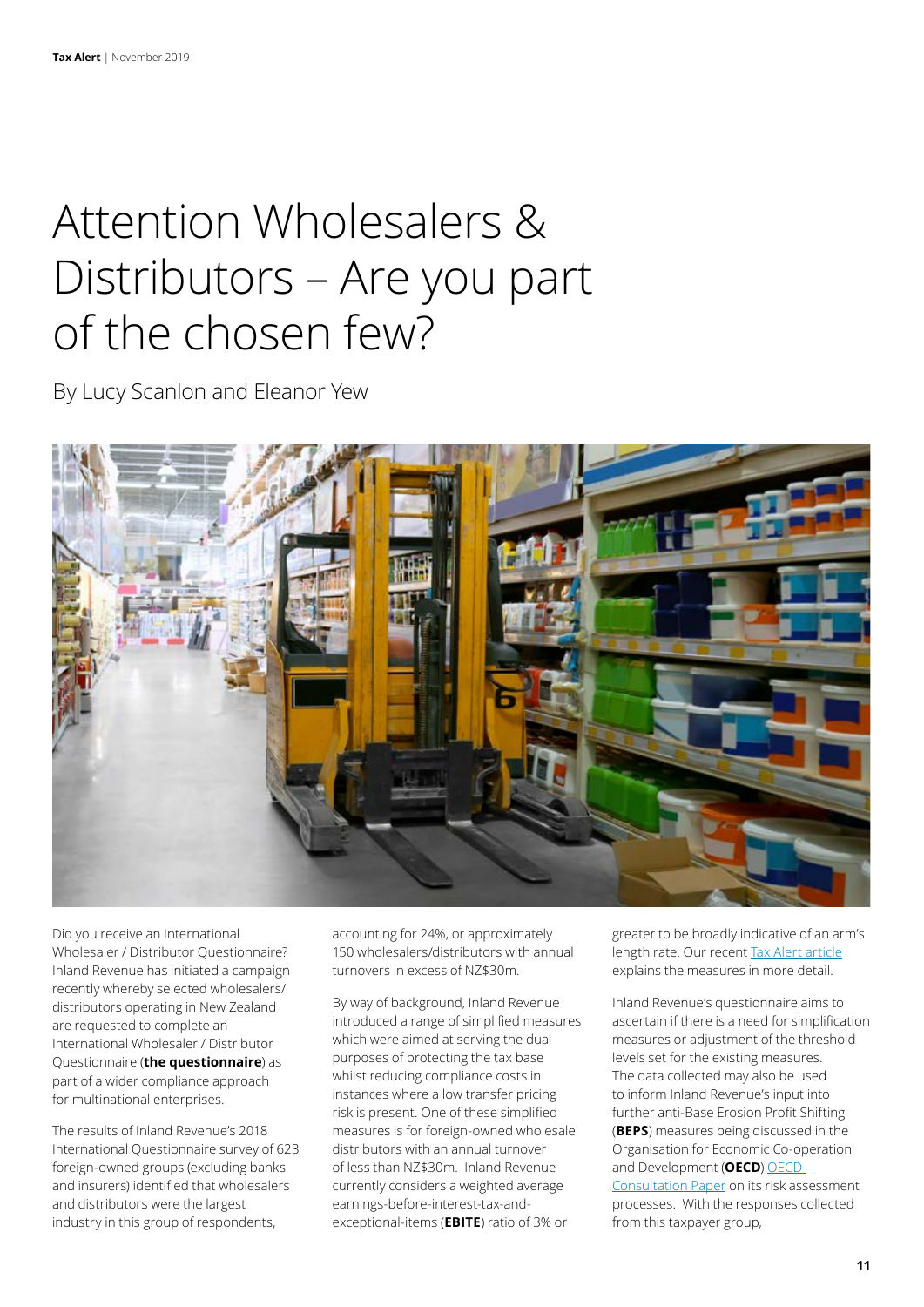

Our advice is that it is imperative to provide accurate responses that are representative of your entity's transfer pricing position, as the information you provide to Inland Revenue will also be used to assess whether the entity is compliant in its transfer pricing practices.

Inland Revenue will also have information to review whether more in-depth review work is required of a particular taxpayer's transfer pricing practices.

In substance, the questionnaire asks relatively specific questions of taxpayers, requesting information pertaining to the following:

- a. basic worldwide group details;
- b. principal business activities;
- c. the New Zealand entity's financial accounting information;
- d. cross-border associated party sale and purchase of goods; and
- e. disclosure of transactions with group entities with jurisdictions with perceived favourable tax regimes.

Our advice is that it is imperative to provide accurate responses that are representative of your entity's transfer pricing position, as the information you provide to Inland Revenue will also be used to assess whether the entity is compliant in its transfer pricing practices. Contextual information, clarifying comments and/ or explanation should be supplied to elaborate on any of the answers provided if necessary. Our Transfer Pricing team is well placed to assist in the completion and/ or review of the questionnaire and identify the responses that could potentially raise 'red flags' in the eyes of Inland Revenue and also any broader queries surrounding your transfer pricing needs.

Inland Revenue's International Wholesaler/Distributor questionnaire is due by **22 November 2019**.



**Lucy Scanlon Associate Director** Tel: +64 4 470 3502 Email: lscanlon@deloitte.co.nz



**Eleanor Yew Associate Director**  Tel: +64 9 306 4413 Email: eyew@deloitte.co.nz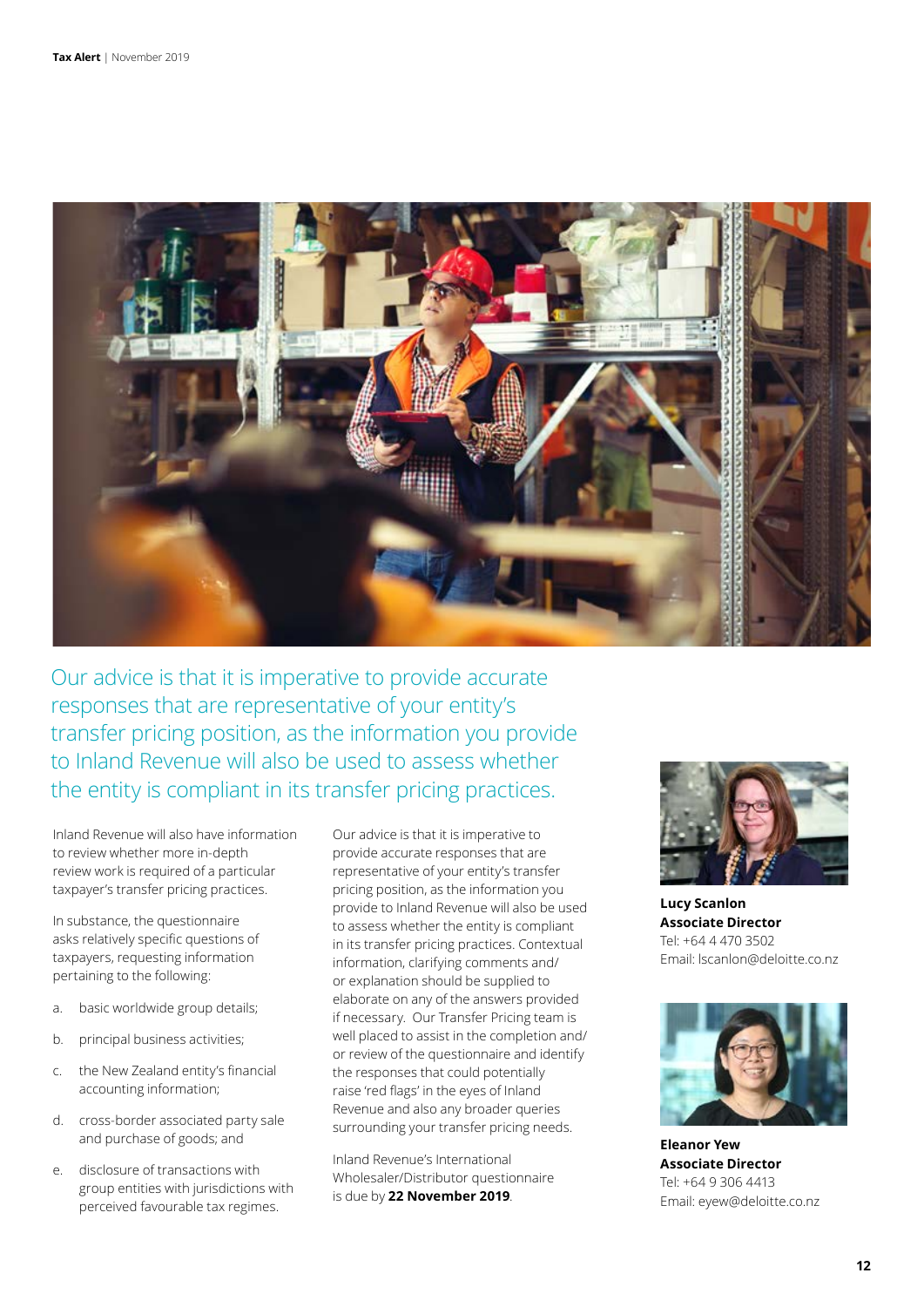# Provisional tax changes: Two years on

By Liz Nelson & Vicky Yen



We are now two years into the provisional tax and concessionary Use of Money Interest (UOMI) rules which were updated from the 2018 income year onwards. In summary, these rules meant UOMI would generally only apply from the last instalment date, provided tax was paid under standard uplift correctly and on time.

How has Inland Revenue in fact been applying the rules operationally? How have taxpayers' payment behaviours and tax pooling been impacted? What other legislative amendments are in the pipeline?

We have partnered with Tax Management NZ (TMNZ) to share some of our observations below.

Please note that safe harbour taxpayers are subject to other additional rules which are not covered by this article. If you have any questions please contact your usual Deloitte tax advisor.

#### **Calculating uplift liabilities - the lesser of 105% and 110%?**

It has come as a surprise to many that the standard uplift and UOMI calculations are not as clear as originally thought.

The general understanding was that taxpayers' standard uplift obligations should be calculated based on the most recently filed return (so either 105% of prior year RIT, or 110% of RIT from two years prior if the prior year return has not yet been filed), and that uplift for purposes of the UOMI rules would be determined on the same basis. As a result, we have seen many taxpayers make conscious decisions to delay or accelerate filing their prior year tax returns in order to benefit from lower provisional tax uplift liabilities.

Operationally however, Inland Revenue's system has applied a more flexible approach to taxpayers' advantage:

- **•** If 105% is lower than 110%, 105% will be applied retrospectively to any previous instalment(s), irrespective of when the tax return is filed.
- **•** If 105% is greater than 110%, uplift can be calculated based on the lower 110% amount for instalments prior to when the tax return is filed.

An amendment has been included in the Taxation (Kiwisaver, Student Loans and

Remedial Matters) Bill, to retrospectively align legislation on UOMI calculations to what Inland Revenue's system is doing operationally. However, this amendment does not change the calculation of amounts payable under standard uplift, which remains based on the most recently filed return notwithstanding UOMI may not be charged on that basis. We are seeking further clarification from Inland Revenue on the inconsistency between uplift vs UOMI calculations and its expected implications.

#### **Should I be filing an estimate?**

Taxpayers still have the option of filing an estimate, if they believe their tax liability will be less than that calculated under the standard uplift method. However, the downfall of filing an estimate before the final instalment is that you automatically fall out of the concessional UOMI rules and will be charged interest if payments are not exactly aligned to what your final tax liability is for the year.

This can also have a flow-on affect to any provisional tax associates, as they will fall out of the concessional UOMI rules as well.

Therefore, our general advice would be to be very wary of filing estimates. If you do expect your tax liability to be less than that calculated under the standard uplift method, tax pooling is a good option for managing this (without filing an estimate and falling out of the concessionary rules).

However, there has been some confusion as to whether taxpayers need to file an estimate if they pay less than uplift at the final instalment.

Under current legislation, the technical position is that an estimate should be filed in such instances.

The Taxation (Kiwisaver, Student Loans and Remedial Matters) Bill includes proposed amendments such that from the 2019-2020 year, if taxpayers wish to remain under the UOMI concessionary rules, they can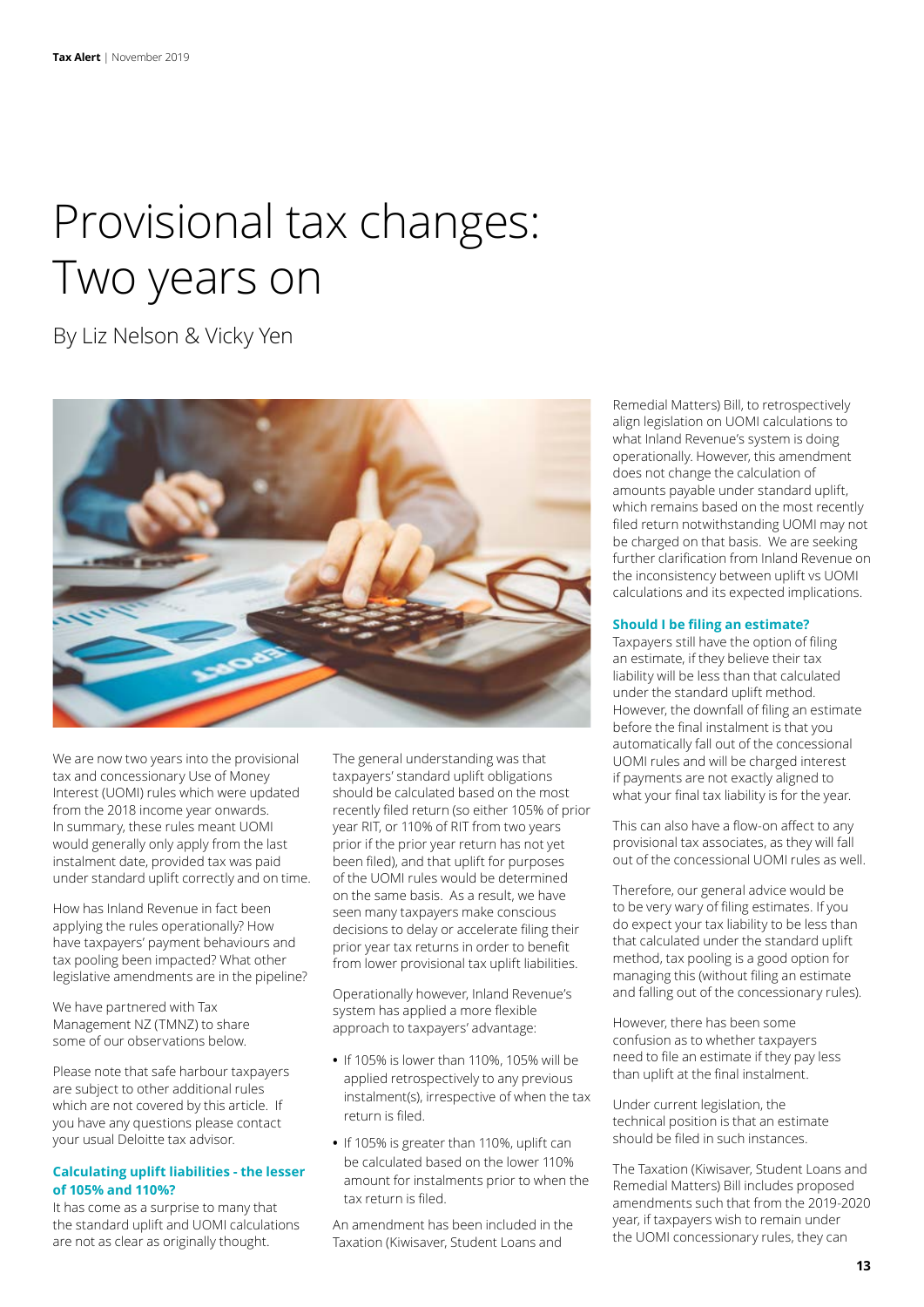At the end of the year taxpayers who use tax pooling could potentially align their tax payments to the UOMI calculation without being exposed to interest or penalties. This may result in an additional cash advantage from deferring tax payments

still pay an amount based on expected RIT for the year instead of uplift at the final instalment without filing an estimate.

#### **Tax pooling**

Tax pooling remains a useful tool to manage provisional tax obligations under the concessionary UOMI rules. The key benefits were discussed in our [previous article.](https://www2.deloitte.com/content/dam/Deloitte/nz/Documents/tax/Tax-alert/2017/nz-en-Tax%20Alert-August-2017.pdf) In summary, tax pooling provides taxpayers with the flexibility and hindsight to obtain optimal interest / penalty outcomes and cash flow benefits.

In recent discussions with Inland Revenue, inconsistencies have been highlighted between the rules used to calculate tax due at each instalment, compared to the (sometimes lower) amount that would be subject to UOMI at the end of the year.

Inland Revenue has clarified that the UOMI calculation is not a method for calculating the amount of provisional tax due at each instalment. At each instalment the methods as set out in the Income Tax Act 2007 (uplift, estimation, AIM etc.) should be used.

At the end of the year taxpayers who use tax pooling could potentially align their tax payments to the UOMI calculation without being exposed to interest or penalties. This may result in an additional cash advantage from deferring tax payments due at earlier instalments to the final instalment. However, taxpayers should be aware that this approach would not meet the "uplift" payment requirements to qualify for the UOMI concessionary rules. This would become especially relevant if, for example, the tax period is later subject to a reassessment (noting that the impact of reassessment could be mitigated if tax pools have a sufficient supply of tax which can be used for the appropriate tax pool arrangements).

#### **Payment behaviour**

Inland Revenue's rationale behind the UOMI rule change was to ensure taxpayers no longer carried a deadweight cost in the form of overpaid tax at earlier instalments. This appears to have been achieved.

TMNZ comments that the overall trend has been larger payments at the final instalment date, although this has not been as large as expected, as payment behaviour is still influenced by other factors such as a need to top up imputation credits at earlier instalment dates for dividend payments.

The rules have provided additional certainty and potential to defer a significant part of tax payable to the final instalment. This has in particular benefited taxpayers who have previously been in losses or had low levels of income, and also taxpayers with highly volatile income.

Taxpayers are now mostly familiar with how the 2018 rule changes apply in standard cases, however the rules can still be tricky to apply in unusual circumstances (e.g. non-standard number of instalments, transitional years etc.). In all cases it can be worth checking that Inland Revenue's systems have calculated the correct outcome (which does not always happen!), and working with your usual Deloitte tax advisor and tax pool support staff to identify potential savings or opportunities.

#### **Other legislative amendments to be aware of**

The following provisional tax amendments are part of the Taxation (Kiwisaver, Student Loans, and Remedial Matters) Bill.

- **• Removing the ability for taxpayers to choose the provisional tax instalment to which a payment is applied**. The Commissioner will instead allocate the payment to the oldest debt first. Taxpayers could face further interest and late payment penalties at future instalment dates if they miss or underpay one of their earlier provisional tax payments.
- **• Clarifying late payment penalties charged at the final instalment**. This is to correct an inadvertent legislative change and align to Inland Revenue's

current approach, which calculates late payment penalties at the final instalment on the lower of the uplift instalment amount, or actual RIT divided by the number the instalments for the year.

**• Clarifying provisional tax truncation**. When Inland Revenue's system truncates provisional tax amounts to whole dollars, payment of those whole dollar amounts (rather than the amount including cents) will be deemed as satisfying the required liability for UOMI concessions.



**Liz Nelson Associate Director** Tel: +64 9 303 0841 Email: lnelson@deloitte.co.nz



**Vicky Yen Manager** Tel: +64 9 975 8610 Email: vicyen@deloitte.co.nz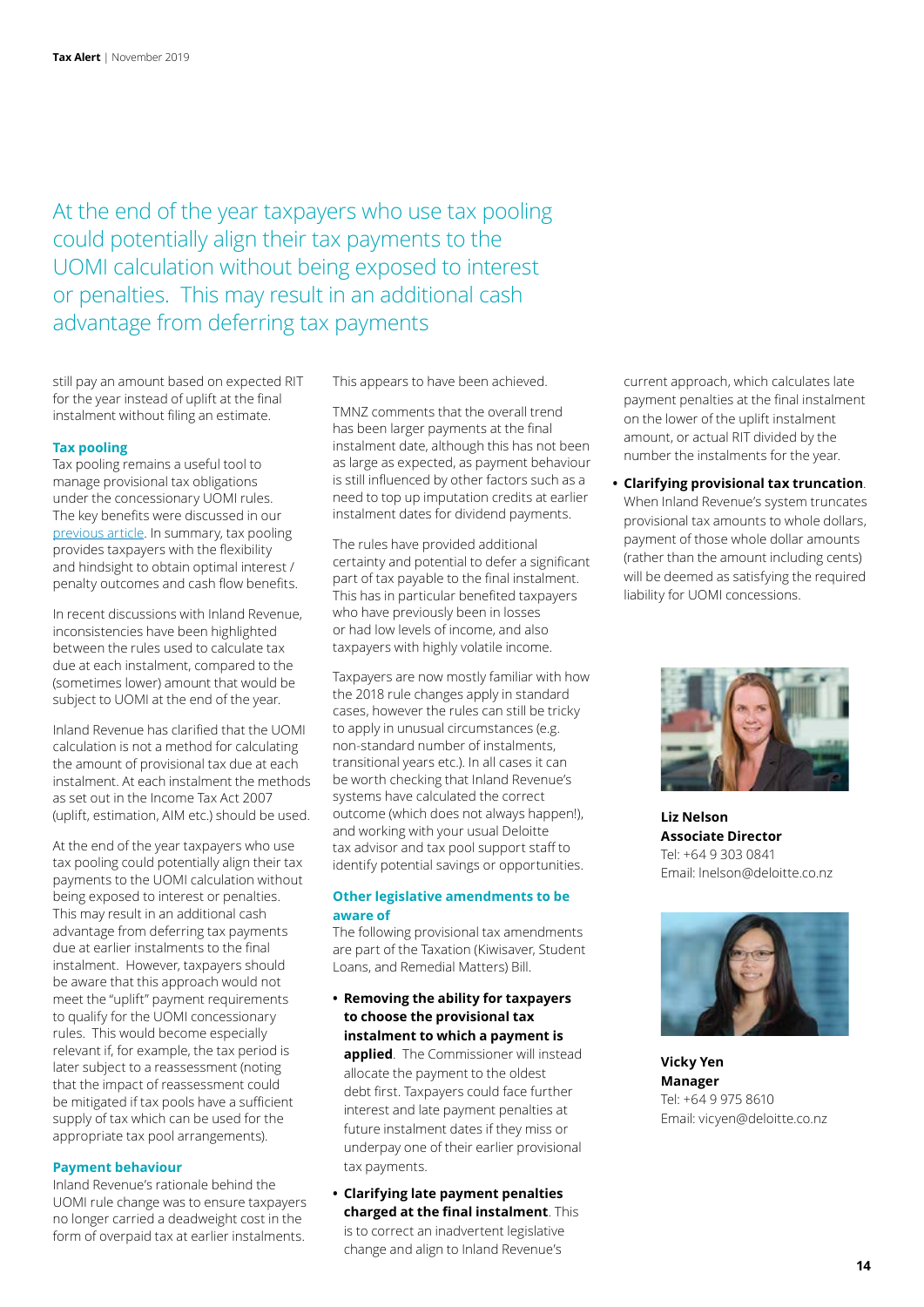# Uncertain tax positions – it's now time to report these in your financial statements

### By Iain Bradley and Belinda Spreeuwenberg

New accounting standards applying in 2018 and 2019 to for-profit entities that report under Tier 1 and Tier 2 (namely revenue from contracts with customers, financial instruments, and leases) have kept many accountants preoccupied, however there is a new interpretation that has not received the same level of attention.

#### NZ IFRIC 23 *[Uncertainty over Income](https://www.xrb.govt.nz/dmsdocument/2490)*

*[Tax Treatments](https://www.xrb.govt.nz/dmsdocument/2490)* clarifies how to reflect uncertainties relating to income taxes in financial statements, and applies for annual reporting periods beginning on or after 1 January 2019, with early adoption permitted.

We wrote about IFRIC 23 in our Tax Alert of [November 2017](https://www2.deloitte.com/nz/en/pages/tax-alerts/articles/dealing-with-uncertain-tax-position-in-your-accounts.html), over two years before entities were required to comply with the interpretation. To summarise, the points to be aware of are:

- **•** Uncertainty exists when it is uncertain whether the relevant tax authority will accept a tax treatment under tax law.
- **•** Judgement is required to determine whether an entity should consider each uncertain tax treatment independently, or together with one or more other uncertain tax treatments.
- **•** An entity should assume that the tax authority will examine amounts it has a right to examine and will have full knowledge of all related information when considering uncertain tax treatments.
- **•** Where the entity concludes that it is not probable that a tax authority would accept an uncertain tax treatment, an

entity must reflect the effect of the uncertainty in their financial statements using the most likely amount or the expected value of the uncertain tax treatment.

- **•** Changes in facts and circumstances on which an earlier judgement or estimate of an uncertain tax treatment are based should be reflected as a change in accounting estimate. Examples include changes that arise upon the release of an Inland Revenue interpretation, court judgements, or the expiry of a tax authority's right to examine or reexamine a tax treatment.
- **•** On initial application of NZ IFRIC 23, an entity can either restate comparatives if possible to do so without the use of hindsight, or adjust the cumulative effect of initially applying the interpretation in the opening balance of retained earnings.
- **•** NZ IFRIC 23 does not introduce new disclosure requirements and instead the interpretation highlights disclosures that should be considered under other existing accounting standards.

If you haven't already done so, it is now time to consider uncertain tax positions and the extent these should be reported in your financial statements.

If you have any questions or comments, please contact your usual Deloitte advisor.



**Iain Bradley Partner** Tel: +64 9 303 0905 Email: ibradley@deloitte.co.nz



**Belinda Spreeuwenberg Manager** Tel: +64 9 303 0876 Email: bspreeuwenberg@deloitte.co.nz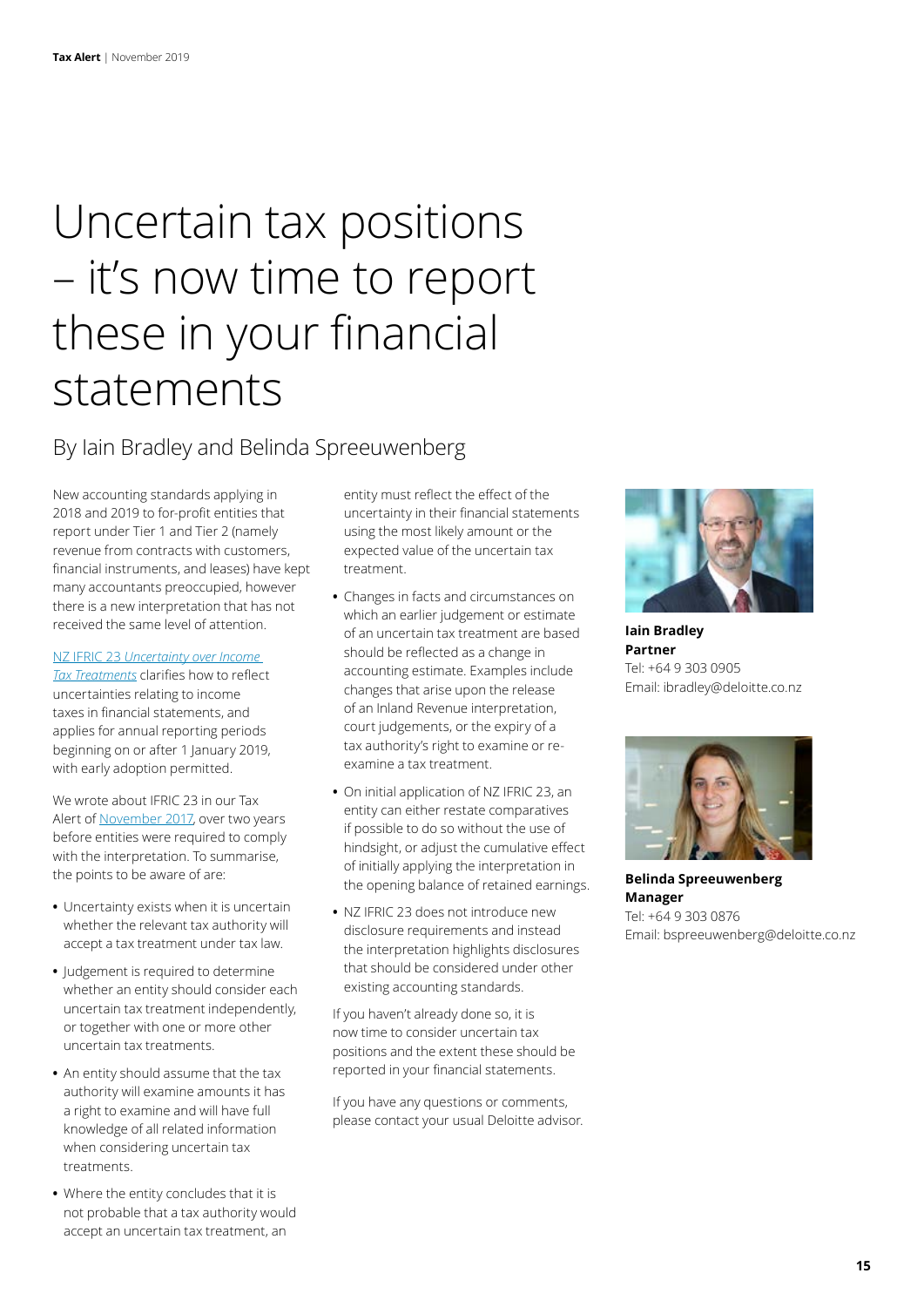## Holding costs for privately used land that is taxable on sale – Should these be deductible?

By Emma Marr and Nicole Tan



#### **Highlights from the IRD consultation document**

In October 2019 Inland Revenue released a tax policy consultation document on [Holding costs for privately used land that](http://taxpolicy.ird.govt.nz/sites/default/files/2019-ip-land-holding-costs.pdf)  [is taxable on sale](http://taxpolicy.ird.govt.nz/sites/default/files/2019-ip-land-holding-costs.pdf). This outlines Inland Revenue's view on the way in which the current rules work for deducting land holding costs, and proposes two legislative changes to make them work as intended.

There is currently a lack of clarity around the deductibility of holding costs (for example, rates, interest, insurance, and repairs and maintenance expenditure) for land that is subject to tax on sale, and is used privately before sale. Inland Revenue's current view is that denying deductions for all holding costs for periods of private use would be the best option.

Further, if land is vacant for a period of time while it is held, but it is used for other periods of time, whether it is treated as being held privately or for income earning purposes will depend on what it is used for while it is not vacant (e.g. for a bach, whether it has been used privately or rented out for the periods it is not vacant).

Finally, the rules allowing deductions will need some tweaks to make them work properly.

#### **Options for allowing costs to be deducted**

The document considers three options for deciding what costs should be deductible. The first is to apportion the costs between the private use benefit, and the taxable gain on sale. The obvious problem is that

it would be difficult to work out the value of the private use benefit, and, in Inland Revenue's view, apportionment would be inconsistent with other areas of New Zealand tax law.

The second option is to allow all deductions. This would be a generous solution, and unsurprisingly Inland Revenue didn't favour it, on the basis that this would allow deductions for private expenditure, which is inconsistent with an important principle of New Zealand's tax framework.

The third (and Inland Revenue's preferred) option is to deny all deductions for costs for periods when the land is used privately. Inland Revenue acknowledge this may seem unfair because it denies a deduction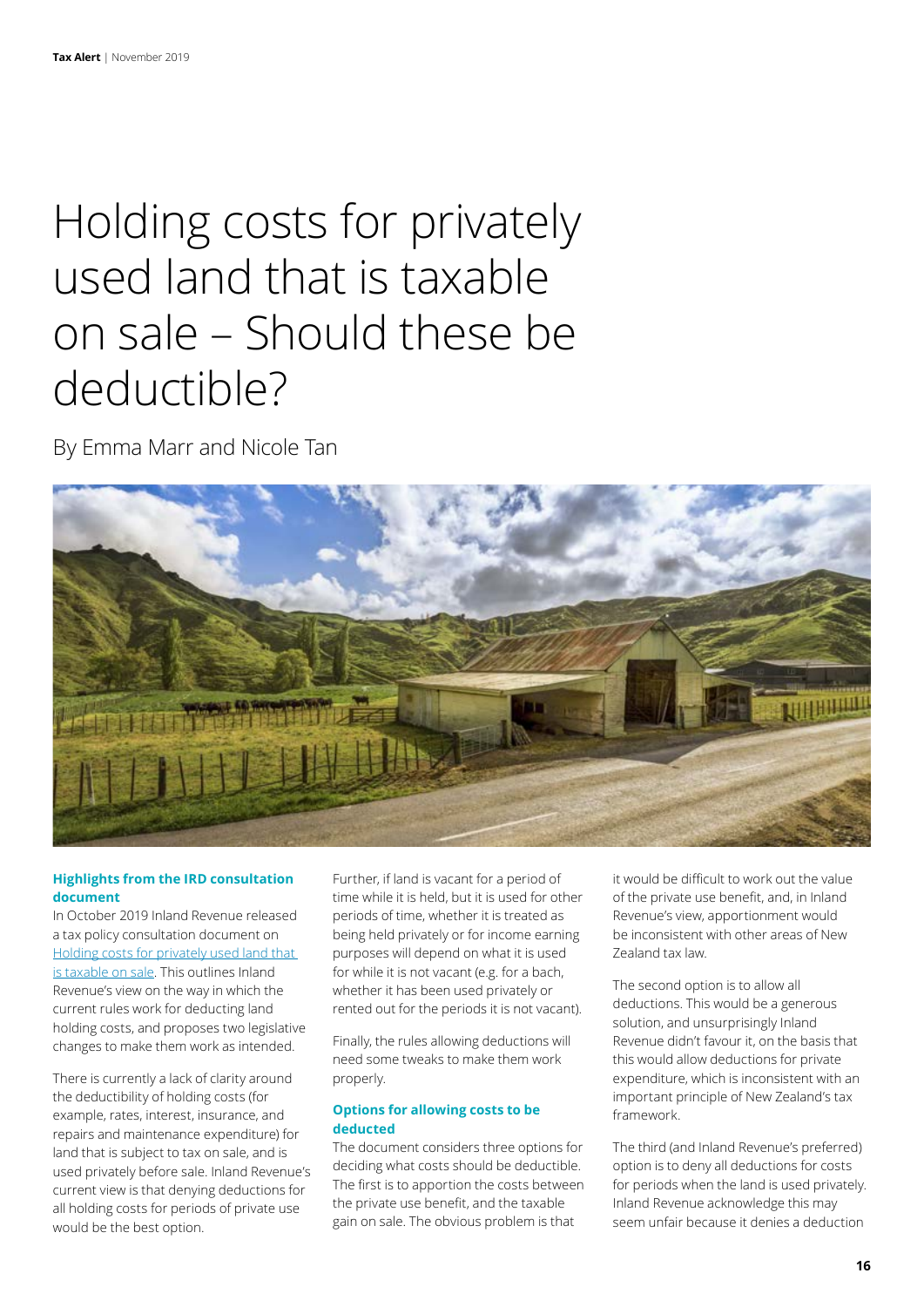

for costs that relate to earning a taxable profit. Nevertheless, Inland Revenue viewed this unfairness as more palatable than the problems with the other two options.

#### **Consistency across different types of entities**

The IRD consultation document focuses mainly on individual ownership, but acknowledges that different entities can hold land. The question arises as to whether the approach should be the same across different types of entities and what the impact would be on taxpayer incentives if the approach was inconsistent. On the basis that people should not decide which entity to use in owning land based on the tax rules, the Inland Revenue concludes that the rules should be the same for every entity.

#### **Periods of private use vs vacancy**

The document considers how to treat costs incurred on vacant land. Inland Revenue concludes that whether or not it is held for private or income earning purposes will

depend on how it is used for the majority of the time. For example, if it is usually a rental but vacant for a couple of months, it can be treated as held for income earning purposes. If it is a bach but vacant half the year, it will be treated as held for private purposes. If it is vacant all the time, to be able to deduct holding costs it will need to have been acquired with the purpose of earning income, otherwise it will be considered to be held for private purposes.

#### **Legislative changes**

Currently, the law is drafted so that the rule allowing costs for holding land to be deducted, is subject to two other rules:

- **•** the general permission: this requires that for costs to be deductible they need to have a connection to earning income or carrying on business to derive income;
- **•** the private limitation: this prevents deductions for costs that are of a private nature.

For land holding costs to be deductible where the land is held for private use,

For land holding costs to be deductible where the land is held for private use, both of these provisions would have to be made subject to the rule that allows the deduction in the first place. The discussion document proposes a legislative change to make this happen.

both of these provisions would have to be made subject to the rule that allows the deduction in the first place. The discussion document proposes a legislative change to make this happen.

If you would like to discuss the implications of these proposed changes please contact your usual Deloitte advisor.



**Emma Marr Associate Director** Tel: +64 4 470 3786 Email: emarr@deloitte.co.nz



**Nicole Tan Consultant** Tel: +64 9 953 6091 Email: nicoltan@deloitte.co.nz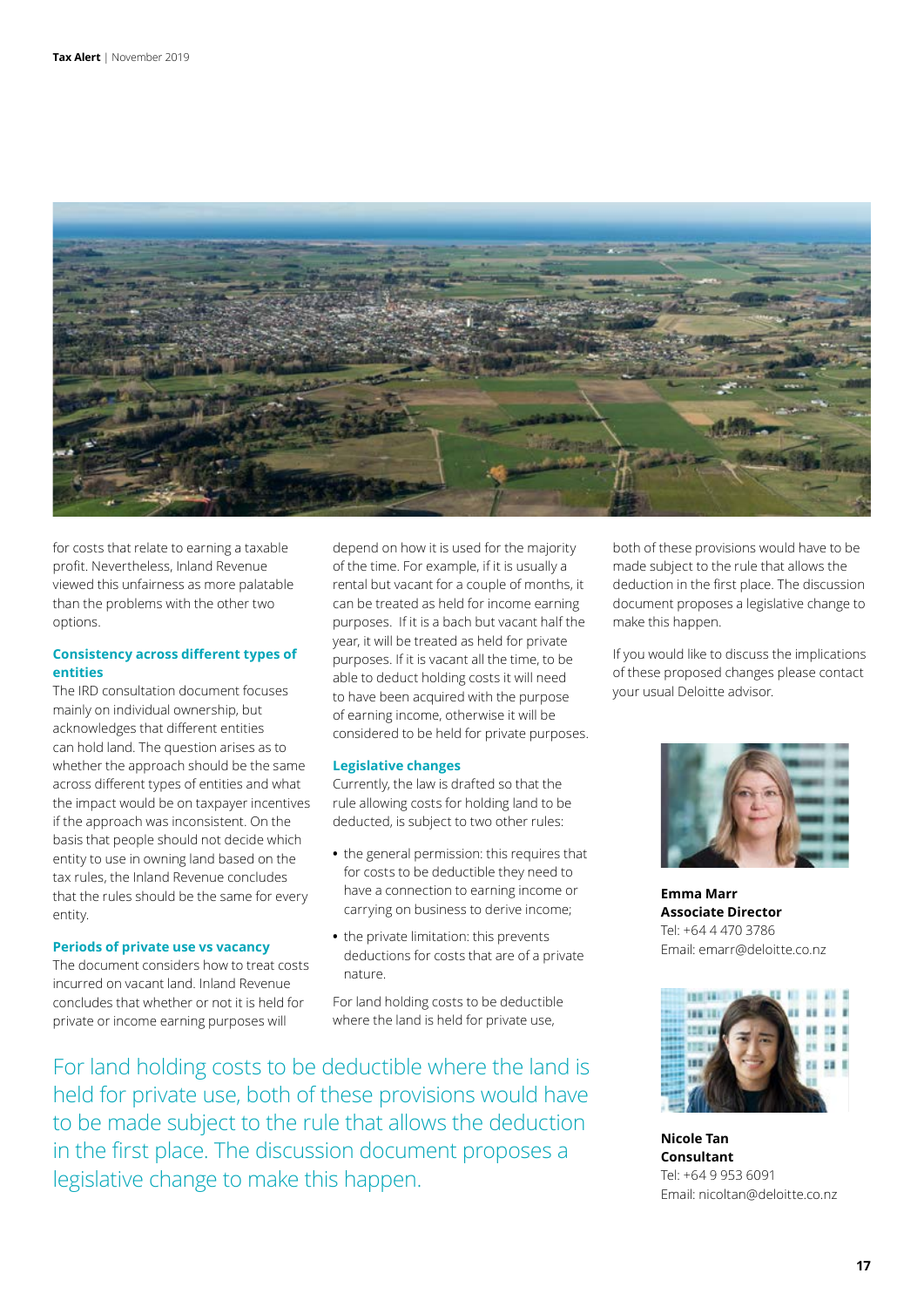### Snapshot of Recent Developments:



### Policy and legislative developments

#### **FIF deemed rate of return reduces**

On 26 September 2019, an order in council came into force which reduces the deemed rate of return for taxing foreign investment fund interests to 5.86% for the 2018-19 income year (reduced from 6.44%). The rate is based on taking an average of the five-year Government bond rate at the end of each quarter, plus a margin of four percentage points. The cabinet paper which provides information to Ministers on how it is determined and the reasons for the change has been made available [here](http://taxpolicy.ird.govt.nz/sites/default/files/2019-ir-cab-leg-19-sub-0115.pdf).

#### **Partnership Act re-enacted**

The [Partnership Law Act 2019](http://www.legislation.govt.nz/act/public/2019/0053/latest/LMS205958.htmlhttp://) received the Royal Assent on 21 October 2019. The purpose of the Act is to re-enact, in an up-to-date and accessible form, the Partnership Act 1908. The Act does not make any substantive policy changes. It applies to every partnership regardless of when it was formed. Schedule 4 of the Act contains consequential amendments to a number of enactments including the

Goods and Services Tax Act 1985 and the Income Tax Act 2007. This Act comes into force immediately after the expiry of the 6-month period that starts on the date of Royal assent, i.e. 22 April 2020.

#### **Finalised determination for depreciation rate**

The tax depreciation rate for pushrod/ cable propelled pipeline camera inspection systems (not including pipeline crawlers) has been finalised and will apply for the 2019 and subsequent income years. [DEP105](https://www.classic.ird.govt.nz/technical-tax/determinations/depreciation/depreciation-deter-dep105.html) provides for an estimated useful life of 4 years, a 50% DV rate or a 40% SL rate.

These rates have been added into the "Dairy Plant", "Fishing", Medical and Medical Laboratory", "Oil and Gas" industry categories, and the "Compressed Air Plant (where not industry specified)", "Factory and Other Sundries", "Reticulation Systems including Power Generation (excluding electrical, communications and gas reticulation)" and "Water and Effluent Treatment (where not industry specified)" asset categories.

Draft Inland Revenue items released

#### **What to do when GST incorrectly accounted for**

A draft QWBA [PUB 00352](https://www.classic.ird.govt.nz/resources/7/1/71207faf-b306-4e97-b164-71e50c67a165/pub00352.pdf) has been released asking the question: "if a supplier determines they have incorrectly accounted for GST on a supply, can they make an adjustment under section 25 or are they limited to amending their return?" This situation could arise when a supplier subsequently offers a discount for poor quality, or when the supplier wishes to reduce consideration because GST was incorrectly charged.

Submissions close on 12 November 2019. Deloitte does not agree with the outcomes in this draft item and will be submitting. If ultimately Inland Revenue's position is not changed, we will be advocating for a legislative change.

#### **Alteration of rights attached to shares acquired for disposal**

On 21 October 2019, Inland Revenue issued two draft rulings for consultation. The draft PUB 00369 is a re-issue of rulings BR Pub 17/04 and BR Pub 17/05 which are set to expire in March 2020. They concern an arrangement where a shareholder holds shares in a company and the shares were acquired for the purpose of disposal. Subsequently, the rights attached to the shares are altered and the following apply:

- **•** The shares are in a company registered under the Companies Act 1993.
- **•** The alteration is not structured as a cancellation and issue of shares.

Consistent with the rulings originally issued, the rulings conclude that:

- **•** An alteration of share rights does not result in a disposal of personal property for the purposes of s CB 4.
- **•** The time of acquisition of the shares where the rights attached to them are altered after acquisition is the time the shares were acquired before the alteration.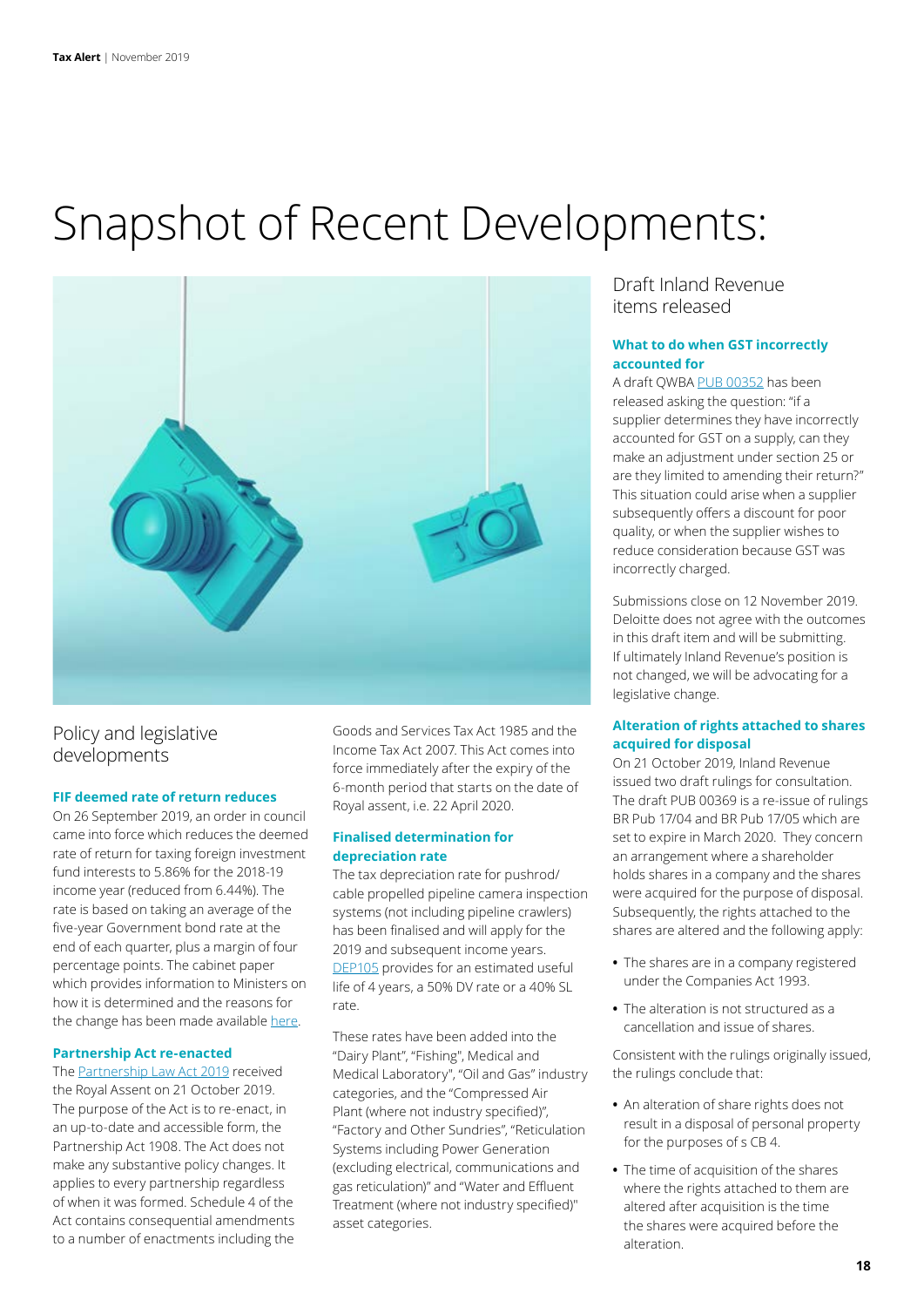Once finalised, it is proposed that the rulings will apply for an indefinite period from 1 April 2020.

#### **Short-stay accommodation**

Inland Revenue has released a draft interpretation statement and two Questions We've Been Asked (QWBA) covering aspects of short-stay accommodation for consultation:

- **•** [PUB00347](https://www.classic.ird.govt.nz/resources/f/8/f8512ea2-948f-466f-9879-2a67a6d064ba/pub00347.pdf) (interpretation statement): GST treatment of short-stay accommodation. The draft confirms the supply of short-stay accommodation will not be an exempt supply and then discusses the requirements for registration, the main consequences of registration and what happens when the property is sold or the short-stay accommodation activity ceases.
- **•** UB00346 (QWBAs): [If property held in](https://www.classic.ird.govt.nz/resources/0/4/04428232-5954-4c05-8b8b-6b116e13f05b/PUB00346-beneficiary-renting.pdf)  [a trust is rented out by a beneficiary of](https://www.classic.ird.govt.nz/resources/0/4/04428232-5954-4c05-8b8b-6b116e13f05b/PUB00346-beneficiary-renting.pdf)  [the trust for short accommodation](https://www.classic.ird.govt.nz/resources/0/4/04428232-5954-4c05-8b8b-6b116e13f05b/PUB00346-beneficiary-renting.pdf), who should declare the income, and what deductions can be claimed? The draft states that the income belongs to the beneficiary as they're the one granting the licence to the guests to stay. Non-capital costs related to the earning of income can be claimed although they may need to be apportioned if they also relate to private use of the property.

#### [If property held in a trust is rented](https://www.classic.ird.govt.nz/resources/d/7/d796784d-2ae2-45f2-9e16-1d04ad75b74a/pub00346-trustees-renting.pdf)

[out by the trustees](https://www.classic.ird.govt.nz/resources/d/7/d796784d-2ae2-45f2-9e16-1d04ad75b74a/pub00346-trustees-renting.pdf) for short-stay accommodation, who should declare the income? The draft states that income belongs to the trustees and will have to be declared in the trust's tax return unless and to the extent it is allocated as beneficiary income. Non-capital costs related to the earning of income can be claimed although they may need to be apportioned if they also relate to private use of the property.

The deadline for comment is 3 December 2019.

#### **Tax payments – when received in time**

On 21 October 2019, Inland Revenue released [draft ED0221](https://www.classic.ird.govt.nz/resources/8/1/81a6a7ec-c4ae-48db-a179-a49c9153148b/ed0221.pdf) which will update SPS 19/01 from 1 March 2020 (once finalised). The key changes to note are that:

- **•** From 1 March 2020, Inland Revenue will no longer accept cheques as a method of payment for tax. Customers will be expected to explore other bank services. The Commissioner may agree in exceptional circumstances to receive a payment by cheque where a customer is unable to pay by any other means.
- **•** From 1 July 2020, customers making over-the-counter payments at a Westpac branch must either include a barcode obtained from the letters, returns and statements issued by Inland Revenue, or create a barcode (through IR's website payment page) to provide clear payment instructions.

The deadline for comment is 13 December 2019.

### Other items of interest

#### **Unclaimed Money**

Inland Revenue provides a service for the true owners of unclaimed money which has been left untouched for six or more years in companies such as financial institutions and insurance companies. Unclaimed money is not income tax refunds or any other unpaid tax refunds. This list and next steps to claim can be found [here](https://www.classic.ird.govt.nz/unclaimed-money/).